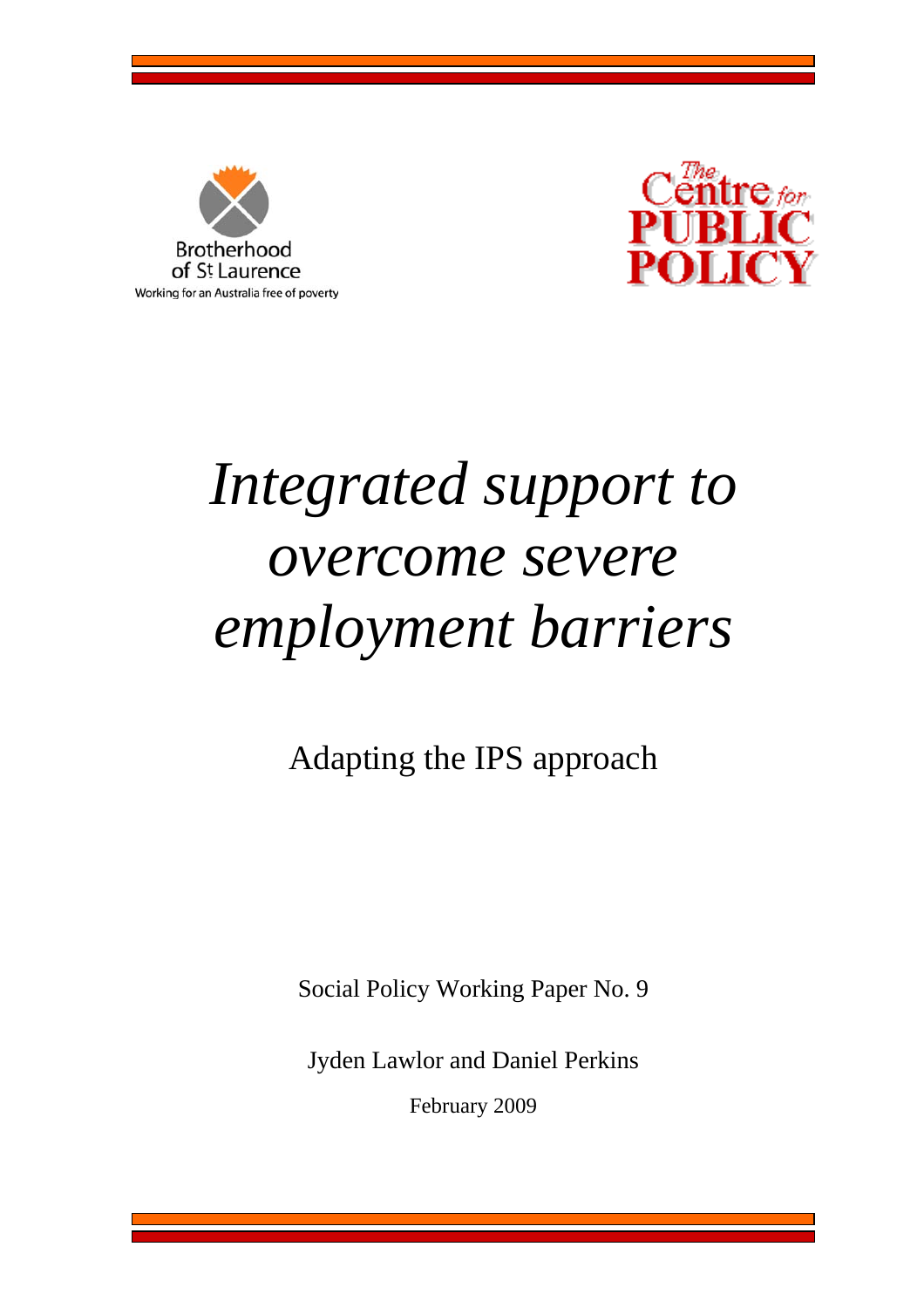In Social Policy Working Papers we seek to publish interesting findings and insights from recent research undertaken or presented at the Centre for Public Policy, a research and post-graduate teaching centre within the University of Melbourne, and the Brotherhood of St Laurence, a Melbourne-based community organisation whose work includes social policy research and advocacy. The views expressed in the papers, however, do not necessarily reflect any official position of the publishers. We expect and support the further development of these ideas and their subsequent publication in journal or book form.

Jyden Lawlor is a research assistant at the Brotherhood of St. Laurence, working on a pilot program of the IPS model and Daniel Perkins is a research and policy manager at the Brotherhood of St Laurence.

This paper is developed from a literature review undertaken as part of a pilot project to test an adapted version of the IPS approach in Melbourne with participants in the Personal Support Programme and its successor, 'Stream 4' of the new employment assistance system. Melbourne. Funding has been committed to the project by the Helen Macpherson-Smith Trust, the Frank and Flora Leith Trust and the William Buckland Foundation.

Published by

Brotherhood of St Laurence 67 Brunswick Street Fitzroy Vic. 3065 ABN 24 603 467 024 Phone: (03) 9483 1183

www.bsl.org.au

and

Centre for Public Policy University of Melbourne Vic. 3010 Phone (03) 8344 9480

www.public-policy.unimelb.edu.au

ISSN 1832-4339

ISBN-13 978-1-876250-96-6

© Brotherhood of St Laurence and University of Melbourne Centre for Public Policy 2009

This publication may be downloaded for use in private study, research, criticism and review. Permission is granted for librarians to download a single copy to be made available to library users. The publication may not be reproduced in any other form without the permission of the publishers.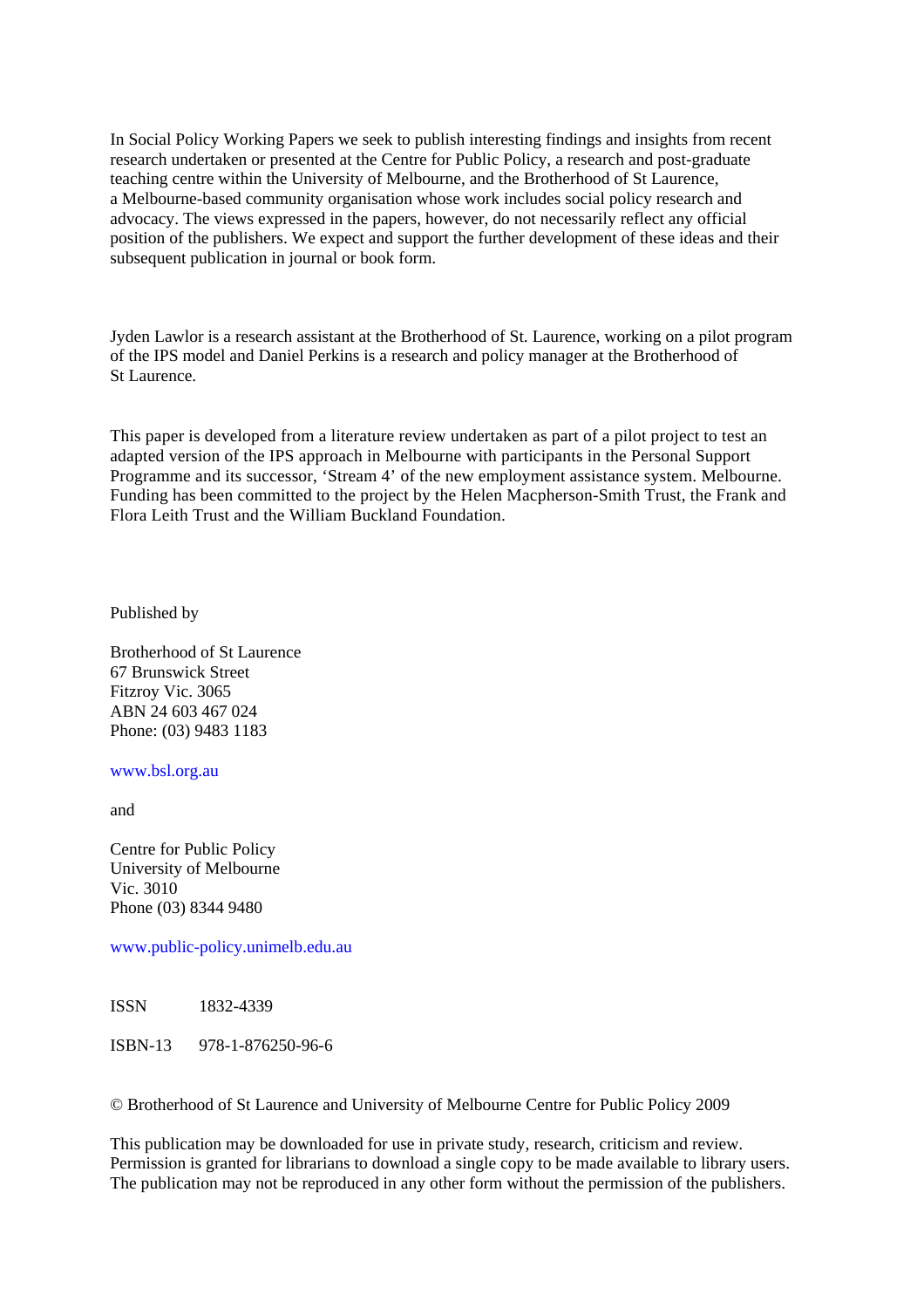# **Introduction**

The Labor government has confirmed its commitment to promoting social inclusion in Australia through the adoption of a broad social inclusion agenda (Clark 1998; Gillard & Wong 2007). In order to achieve this goal, a commitment must be made to implement labour market assistance programs that help disadvantaged unemployed people find appropriate employment. The government has recognised that current employment assistance arrangements fall short of this aim for those who face multiple or severe barriers to work, particularly for people suffering from mental illness (DEEWR 2008). Accordingly, a new employment services system has been designed, to commence in July 2009.

Building on the findings of a recent evaluation (Perkins 2007) of the Personal Support Programme (a Commonwealth Government program focused on unemployed people facing severe or multiple personal barriers to employment), this paper examines the applicability of an approach known as the Individual Placement and Support (IPS) model of supported employment for participants in the existing PSP and its successor, 'Stream 4' of the new employment assistance system.

The paper outlines the key conceptual and operational principles of IPS and their development; reviews the evidence for the model's effectiveness and applicability to different populations, agency arrangements and countries, including Australia; explores criticisms, limitations and potential enhancements to the model; and finally, identifies issues for implementation, along with strategies to address these. The paper is primarily an analysis of the literature; but it also draws on an interview conducted with a local IPS practitioner at ORYGEN Youth Health for operational insights which are particularly relevant to a demonstration project being undertaken by the Brotherhood of St Laurence.

# **Background**

After its election in November 2007, the Rudd government committed to a social inclusion agenda. A socially inclusive society was defined as one where all Australians are 'able to play a full role in Australian life, in economic, social, psychological and political terms' (Gillard & Wong 2007, pp. 1–2). Within this framework, paid work is seen as a key pathway to inclusion. Julia Gillard (2007, p.3) has stated that 'Full-time employment is the most effective weapon to guard against poverty and disadvantage' and workforce participation has been identified as providing a broad range of benefits to individuals and communities (Gillard & Wong 2007). Increasing employment participation for people with a disability or mental illness has also been identified as one of six initial priority areas to tackle exclusion (Australian Government 2008).

The government and others have also highlighted the importance of workplace participation for Australia's global competitiveness, as a key aspect of fully capitalising on the skills of Australians in the face of future population ageing and of skills shortages (O'Connor 2008; Brotherhood of St Laurence 2008; DEEWR 2008). While the last decade and a half of economic growth has absorbed many job seekers into the labour market, there is still a large pool of people that have not been able to make this transition (Brotherhood of St Laurence 2008). Many in this group experience multiple or severe barriers to work, including mental health issues, inadequate housing and homelessness, family breakdown, lack of transportation and substance misuse issues.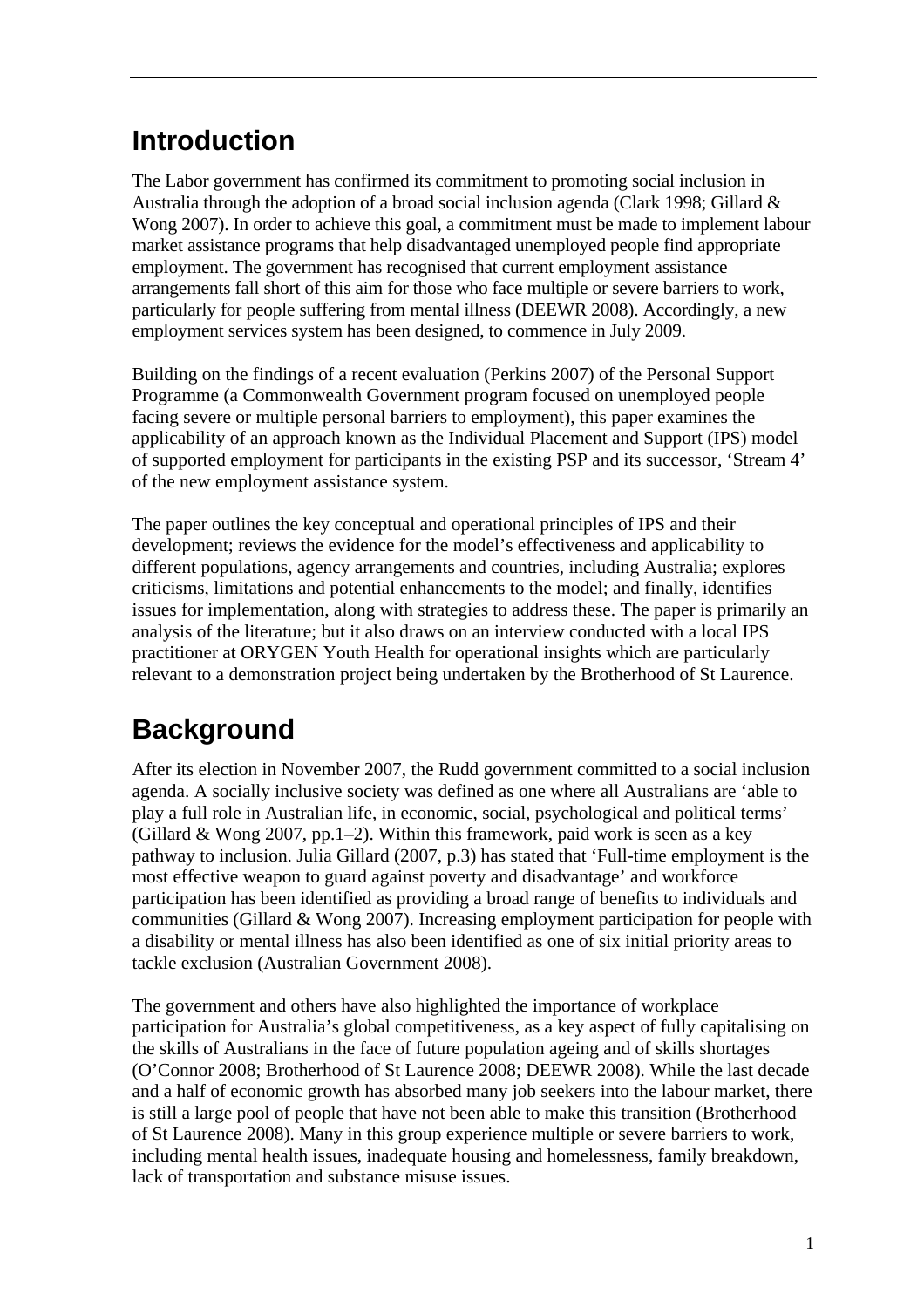The recent evaluation (Perkins 2007) of the PSP undertaken by the Brotherhood, Melbourne Citymission and Hanover Welfare Services found that participants possessed an average of eight personal barriers to employment, with nearly 80 per cent reporting some type of mental health problem. Despite their severe barriers, participants expressed a strong desire for economic participation: around 73 per cent identified paid work (40%) or study (33%) as the activity they would most like to be doing. Work or work readiness was the most common goal participants wanted to achieve while on PSP; and working or looking for work was the most common activity people could see themselves doing after PSP. Many participants in the focus groups also expressed a strong desire to be working, and discussed negative impacts of not working, in areas including self-confidence, social isolation and family relationships. At the same time, there was an almost unanimous view that the type of work was crucial and that the wrong job could have severe adverse effects.

This finding is in line with overseas studies. In the UK, Singh (2005) reported that 77 per cent of homeless people wanted to work at the time of the study, while 97 per cent wanted to work in the future. Reviewing research regarding people with mental health problems, Evans (2000, p.15) asserts that there is an 'overwhelming consensus from surveys, cases studies and personal accounts that users want to work.' A substantial proportion of people with mental health problems (even those suffering from severe mental illness) report wanting to work and see employment as feasible, important to their recovery and as an unmet need (Bond 2004; Waghorn & Lloyd 2005).

Despite the desire for work from participants facing severe personal barriers, employment rates within PSP remain around 6 per cent. In addition, employment rates for people with a mental illness in Australia remain at 19.5 per cent, significantly lower than the population as a whole, and lower even than for other disability groups (DEEWR 2008b). High unemployment rates have been described as an 'index of social exclusion of people with mental illness' (Crowther et al. 2001a, p.204).

Key deficiencies identified in the PSP model by the aforementioned evaluation include a lack of integrated employment support and inability to access required services, particularly counselling and mental health services. The approach to employment assistance is based on a sequential model where individuals first address personal barriers in PSP, and then move on to other programs to receive employment assistance. Employment assistance provided within PSP is minimal and ad hoc. Such limited provision is not supported by research and fails to recognise both the importance of work as part of the broader recovery process and the high support needs that many people will have after moving into work (Perkins 2008).

### **New employment system**

Recognising the major flaws in the existing system, the Australian Government has proposed a new model of employment assistance, to commence in July 2009. The new approach will merge seven existing contracts into one and provide four streams of assistance based on assessed job seeker needs. Job seekers considered 'job ready' will be assisted through stream 1, while those requiring more assistance will enter streams 2, 3 or 4. Those requiring the highest level of assistance, who would currently receive support through the PSP, will enter stream 4.

In each stream, providers will develop an individual Employment Pathways Plan with participants, which can include both vocational and non-vocational activities. Brokerage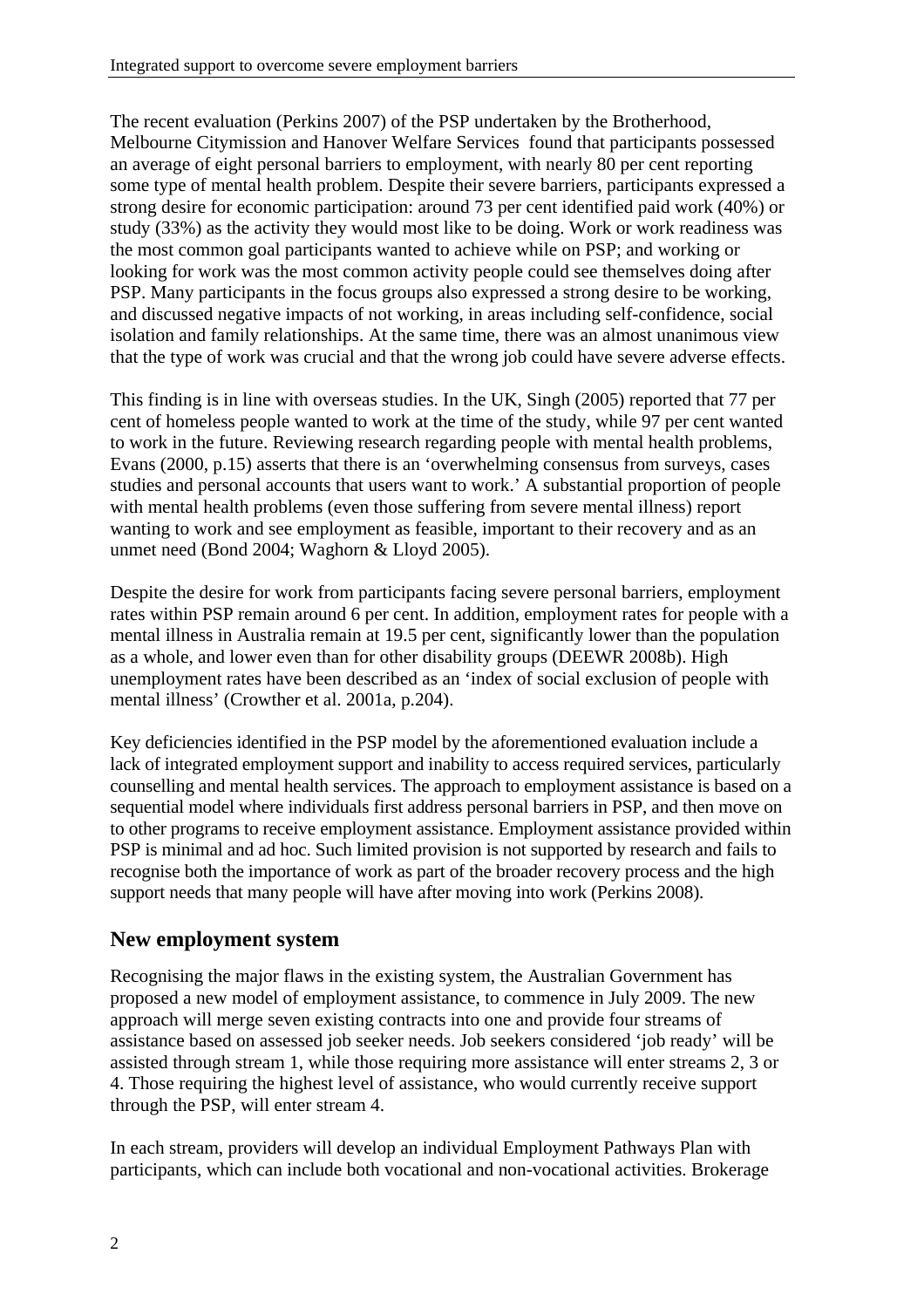funding, ranging from \$11 per person (stream 1) to \$1650 (stream 4), will be available through the Employment Pathways Fund (EPF).

The funding available for providers to assist people facing the greatest barriers will substantially increase with the new brokerage fund, along with the new sizeable employment outcome payments for this group. These payments will provide a much needed incentive to achieve employment outcomes that was missing under PSP. However, there is a danger that this may lead some providers to focus too narrowly on vocational interventions and employment outcomes. In contrast, research has found that for this client group the most effective models are those that are strongly work-focused but address nonvocational *and* vocational barriers in an integrated way (Perkins 2008).

In working towards such a model the Brotherhood is undertaking a demonstration project to trial the Individual Placement and Support (IPS) model of supported employment. It is hoped that the IPS model will lead to greater participation in employment for clients facing severe barriers, and to enhanced social inclusion generally for these people.

# **Overview of the IPS model**

The Individual Placement and Support (IPS) model is a carefully defined and tested variation of supported employment. IPS recognises the complex, ongoing support needs of people with mental illness and other personal barriers to employment, such as substance misuse (Cook et al. 2007), homelessness (Drake et al. 1999b; Lehman et al. 2002), and contact with the criminal justice system (Rosenheck & Mares 2007). It addresses these personal barriers in tandem with vocational needs to help individuals achieve competitive employment (Shaheen et al. 2003).The IPS approach views work as a vital part of an individual's broader recovery and reintegration into society. Despite the strong work focus and goal of rapid movement into work, IPS differs substantially from regular 'work first' employment models that provide minimal support and focus on pushing people into the first job available job, regardless of individual preferences and needs.

# **History and development**

IPS is not a unique model of employment support, but a carefully specified variant of supported employment (SE) and a distillation of best practice principles in vocational rehabilitation, developed with the aim of allowing SE to be 'clearly described, scientifically studied, and implemented in communities' (Bond 2004; Bond et al. 2001a, p.314; Twamley et al. 2003).

SE began in the field of developmental and physical disabilities in the early 1980s, representing a radical departure from traditional vocational rehabilitation for this population, by replacing the widespread use of sheltered workshops, day-care facilities and extensive pre-employment training (Bond et al. 2002; Cook et al. 2005; Drake & Becker 1996; Moll, Huff & Detwiler 2003). Based on the belief that these services excluded people with disabilities from mainstream society, clients in SE were instead placed rapidly into employment in the community, with extensive post-placement support (Bond et al. 2001a; Crowther et al. 2001b).

By the late 1980s supported employment had gained the attention of professionals working in the field of severe mental illness, in part due to the increasing emphasis placed on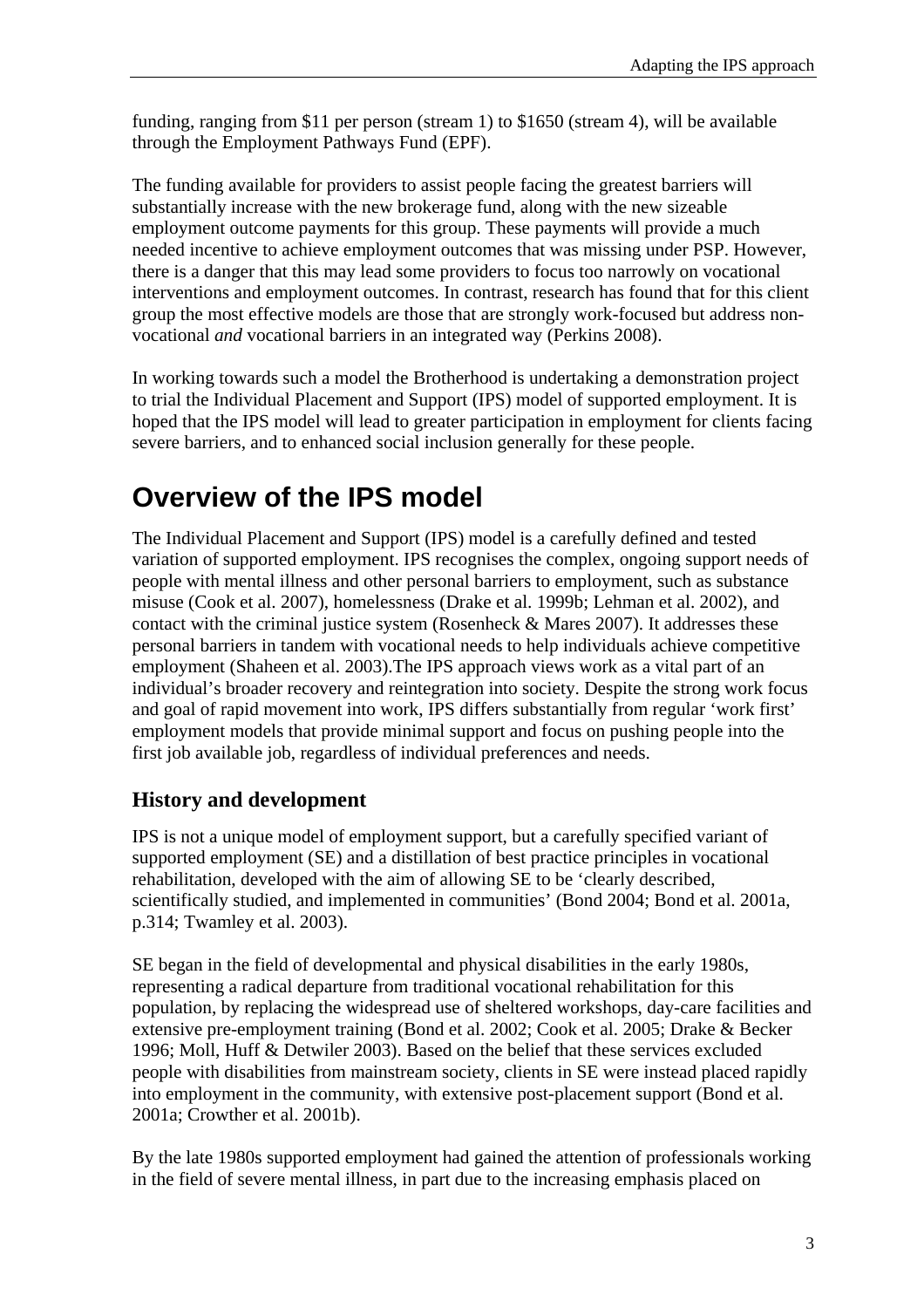competitive employment as an aid to recovery (Bond et al. 2001a; Drake 1998). Attention was drawn to the disturbingly high levels of unemployment for people with severe mental illness, and to the profound ineffectiveness of existing vocational rehabilitation interventions, highlighted, for example, by an influential literature review by Gary Bond, published in 1990 (Drake 2008).

Working in New Hampshire, Deborah Becker and Robert Drake developed the IPS model as a standardised model of supported employment for people with severe mental illness, drawing on insights from Wehman and colleagues' model of SE and the Assertive Community Treatment (ACT) model, developed by Stein and Test (Bond 1998, 2004, 2007; Drake & Becker 1996). Early milestones in the research and dissemination of IPS included a successful 'natural' trial in New Hampshire, and the publication by Drake and Becker of a practice manual for IPS in 1993 (Bond 2007; Drake et al. 1999a; Moll, Huff & Detwiler 2003).

In the intervening years, international interest at the government, academic and service delivery levels has continued to grow, as has the implementation of IPS programs, particularly in the US, but also increasingly in Europe, Asia, and more recently in Australia. In the US, IPS services currently exist in ten states, with a steady increase in the number of clients served over the last decade (Drake 2008). Several IPS services also exist throughout the UK, where IPS was singled out as an evidence-based intervention in mental health by the Blair government, within its social inclusion program (Blair 2006).

# **Core principles**

IPS is a model of integrated, team-based employment assistance, offering individualised, client-led and collaborative assistance for people with mental illness, in community mental health centres or case management services. IPS services are based on seven key principles:

- a goal of competitive employment
- zero-exclusion policy eligibility based on consumer choice
- rapid job search
- integration of vocational and clinical services
- attention to consumer preferences
- time-unlimited and individualised support
- personalised benefits counselling (Bond 2004).

The last principle was developed more recently, in response to the finding that fear of losing benefits is a major impediment to finding competitive employment in IPS services. In Australian IPS programs, benefits counselling has been adopted as a means of helping clients to calculate the financial and fringe benefit implications of moving from welfare to work, as well as educating them about lesser-known entitlements and other techniques to reduce welfare-related disincentives to work (Waghorn et al. 2007).

# **Operational principles**

In addition to the core principles listed above, a number of operational principles have been identified for the IPS model (see Table 1). These principles (discussed further below) are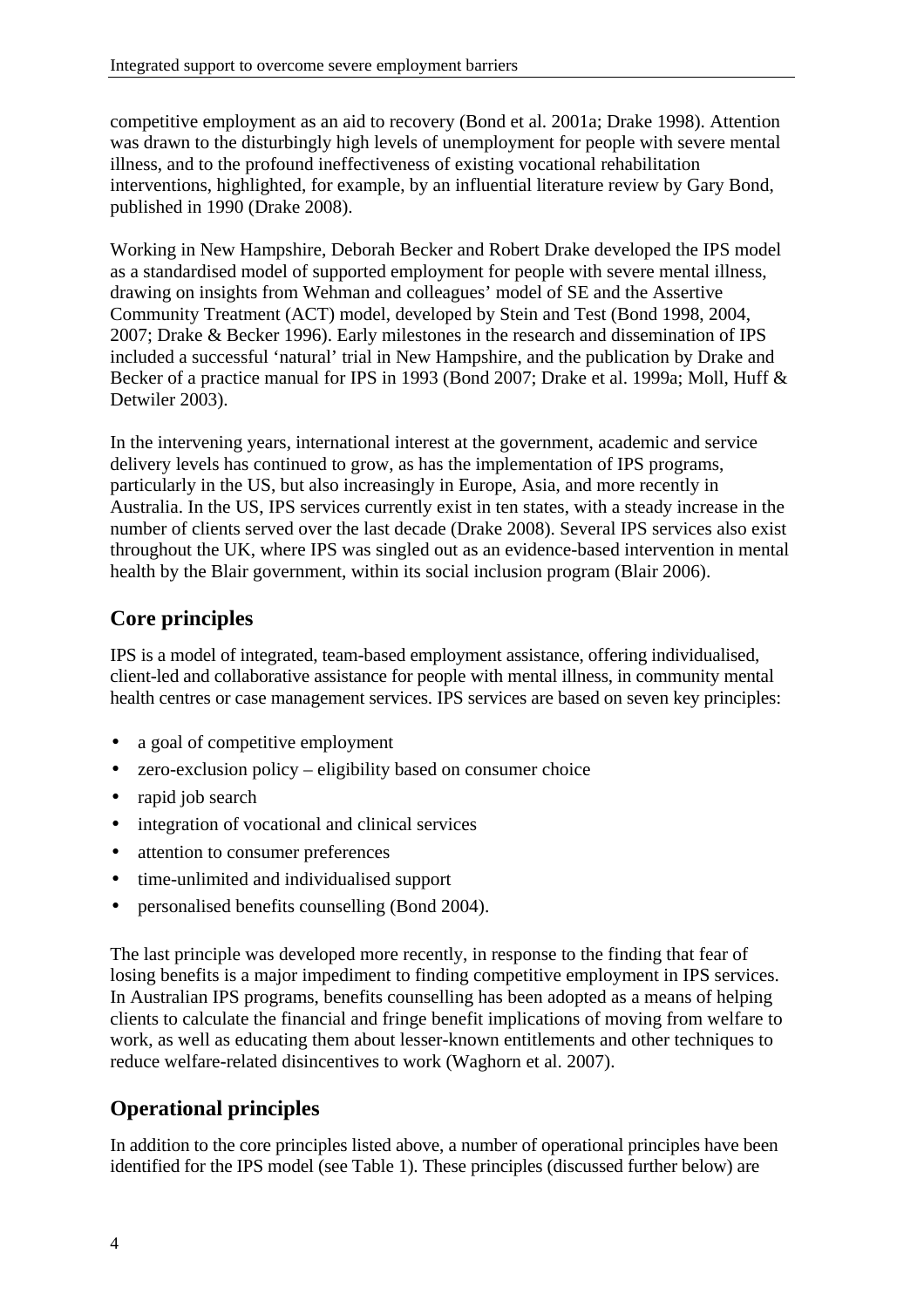outlined in IPS fidelity scales, which are used to measure the extent to which programs replicate the model. The two scales that have been developed are the Quality of Supported Employment Implementation Scale (QSEIS) and the IPS Fidelity Scale (DPRC 2008b). Programs attaining higher fidelity to the IPS model have been found to be the most effective in achieving employment outcomes with participants (DPRC 2008a; Kubek et al. 2007). Moreover, achieving high fidelity has been found to be more important in predicting employment outcomes than adapting the model to perceived differences in local conditions, and helps to improve the outcomes at earlier stages of the program (Becker et al. 2006).

#### Table 1 IPS operational dimensions (derived from DPRC 2008b)

*Staffing* 

- Employment specialists manage individual case loads of up to 25 participants
- **Employment specialists provide only vocational services**
- Employment specialists carry out all phases of employment assistance, including intake, engagement, assessment, job placement and ongoing support

#### *Organisation*

- Mental health treatment is integrated with employment assistance through team assignment
- Mental health treatment is integrated with employment assistance through frequent team member contact
- Employment specialists are a part of a vocational unit, comprising two or more employment specialists and a team leader who convenes weekly client-based group supervision meetings. Ongoing outcome-based supervision is provided by the team leader
- The host agency promotes competitive work through multiple strategies
- Executive staff take an active role in the implementation and sustainability of the IPS program.
- Employment specialists and mental health staff share information and assist each other with cases
- Zero exclusion criteria apply so employment assistance is provided to all individuals who are interested in the program

#### *Services*

- Ongoing vocational assessment is based on work experiences
- Rapid search for competitive employment occurs typically within one month of entering program
- Employment specialists provide clients with accurate information and assist them to make an informed decision regarding what is revealed to employers about personal difficulties
- Individualised job search is based on preferences (what participants enjoy, and personal goals) and needs (including experience, ability, personal issues, health) rather than the job market
- **Employment specialists have frequent, face-to-face contact with potential employers to** generate job offers
- Participants are offered job options that are diverse and in different settings
- The focus is on providing competitive job options that are permanent rather than casual or temporary most of the time
- All jobs are viewed as positive experiences of vocational growth and development. Employment specialists help participants end jobs where appropriate and find other opportunities
- Individualised ongoing support is provided to employer and participant. Employer supports may include education and guidance. Participant support may include crisis intervention, job coaching, job counselling, job support groups, transport, treatment changes, networked supports (friends/family)
- Vocational services such as engagement, job search and ongoing support are provided in natural community settings. Employment specialists spend 65% or more of their time in the community
- Assertive engagement and outreach are conducted as needed

These dimensions are discussed further below.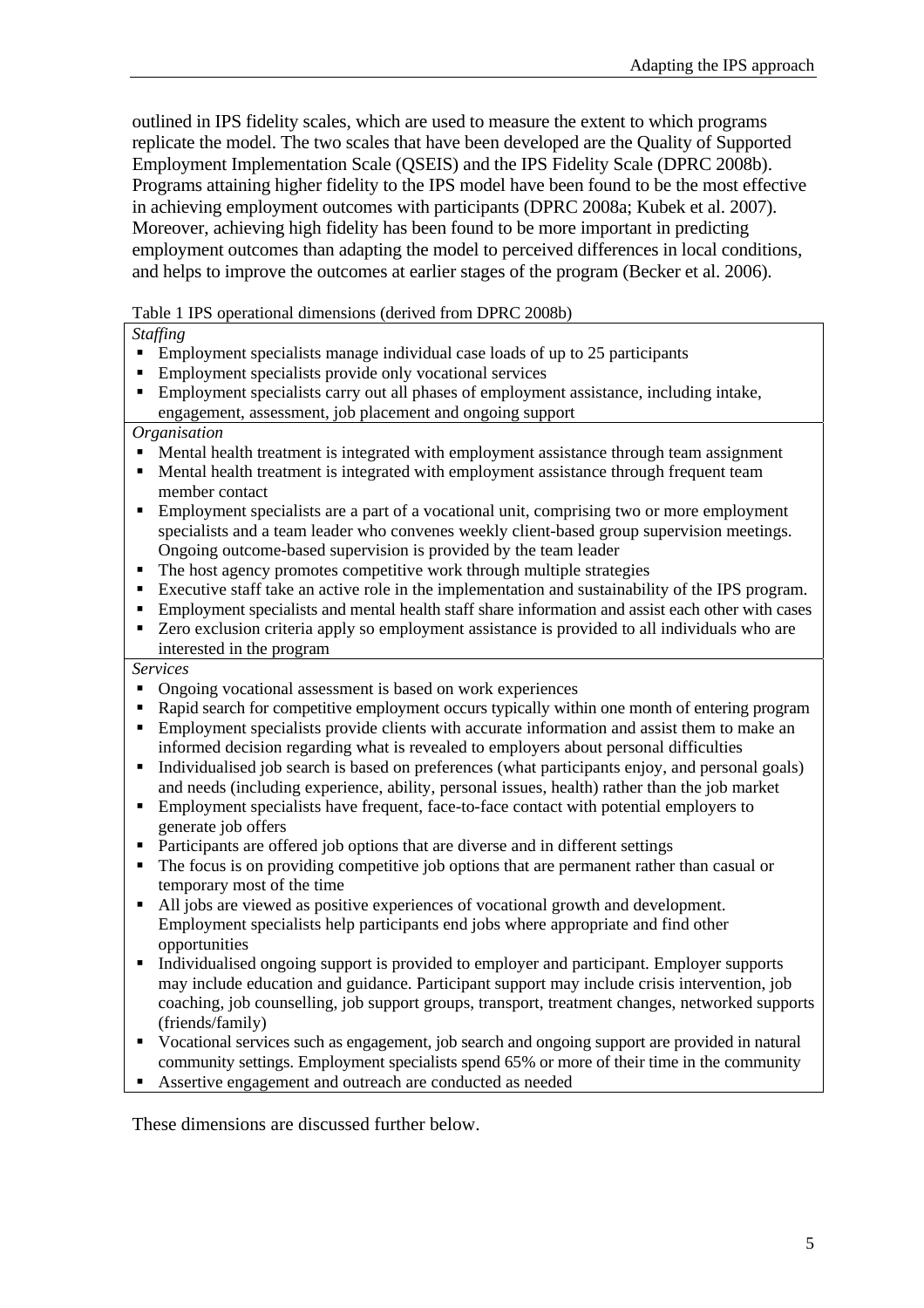#### *Role of employment specialist*

While the IPS employment specialists take a generalist role regarding employment services, being involved fully in all aspects and stages of this process, they do not provide non-vocational or clinical services (Bond et al. 1997; Drake et al. 1999a). Thus, although integration of services is a critical aspect of the IPS model, vocational services should maintain their 'separate identity and mission' (Bond 2004, p.347), reducing the potential for role conflict. This differs from the approach currently used in PSP and other programs, where one person is often expected to address both vocational and non-vocational needs.

#### *Assessment and planning*

An initial vocational assessment takes place quickly after referral, either between the employment specialist and client only, or including the case manager and family members (Becker & Drake 1994; Becker et al. 1998). Information is gathered from a wide variety of sources and on a wide variety of issues, including work and education history, clinical information (such as symptoms, medication, interpersonal skills) and other work-related areas (such as transport, substance misuse, family situation). After this initial stage, assessment is an ongoing process based on the client's individual needs. It has been suggested that a plan be developed at this stage, taking into account the client's goals, fears and expectations, as well as the impacts employment can have on other areas of the client's life. This plan should also set time-lines, identify supports needed to achieve goals, and assign responsibility for different aspects of implementation (Becker & Drake 1994; Marrone & Gold 1994).

#### *Emphasis on individual preferences*

It is critical that employment specialists should honour the preferences of clients, and not dismiss employment goals as unrealistic, instead finding jobs to match clients' goals, strengths and preferences, even for the most difficult clients to place (Bond 2004; Marrone & Gold 1994). This is in line with research which has found that the attitudes of professionals and support staff can represent a substantial extra barrier for individuals facing severe personal barriers to employment. Such attitudes include a belief that participants should not be encouraged to work, a misplaced desire to 'protect' the vulnerable clients (Evans & Repper 2000), and an unsubstantiated belief that employment is not realistic and could have an adverse impact on the participants' mental health or wellbeing (Waghorn & Lloyd 2005).

#### *Provision of outreach*

Employment specialists should aim to offer the majority of service in the community and spend 70 per cent or more of their time out of the office at all stages of intervention, including engagement, job search and post-placement support (Bond 2004). The rationale is that support in the community offers a more natural means to assess the skills, interests, supports and needs of clients and aids engagement and retention (Becker et al. 2001; Mueser et al. 2004). Employment specialists should meet regularly with clients and offer assertive outreach to clients who drop out of services. Outreach should also allow the employment specialist to identify issues at work, and address them proactively before problems arise (Becker & Drake 1994; Marrone & Gold 1994). This strategy was identified by the employment specialist at  $\text{ORYGEN}^1$  as important for job maintenance.

l

<sup>&</sup>lt;sup>1</sup> Insights from the ORYGEN IPS experience included in this paper were gained from an interview with the program's employment specialist, Gina Chinnery, 30 May 2008.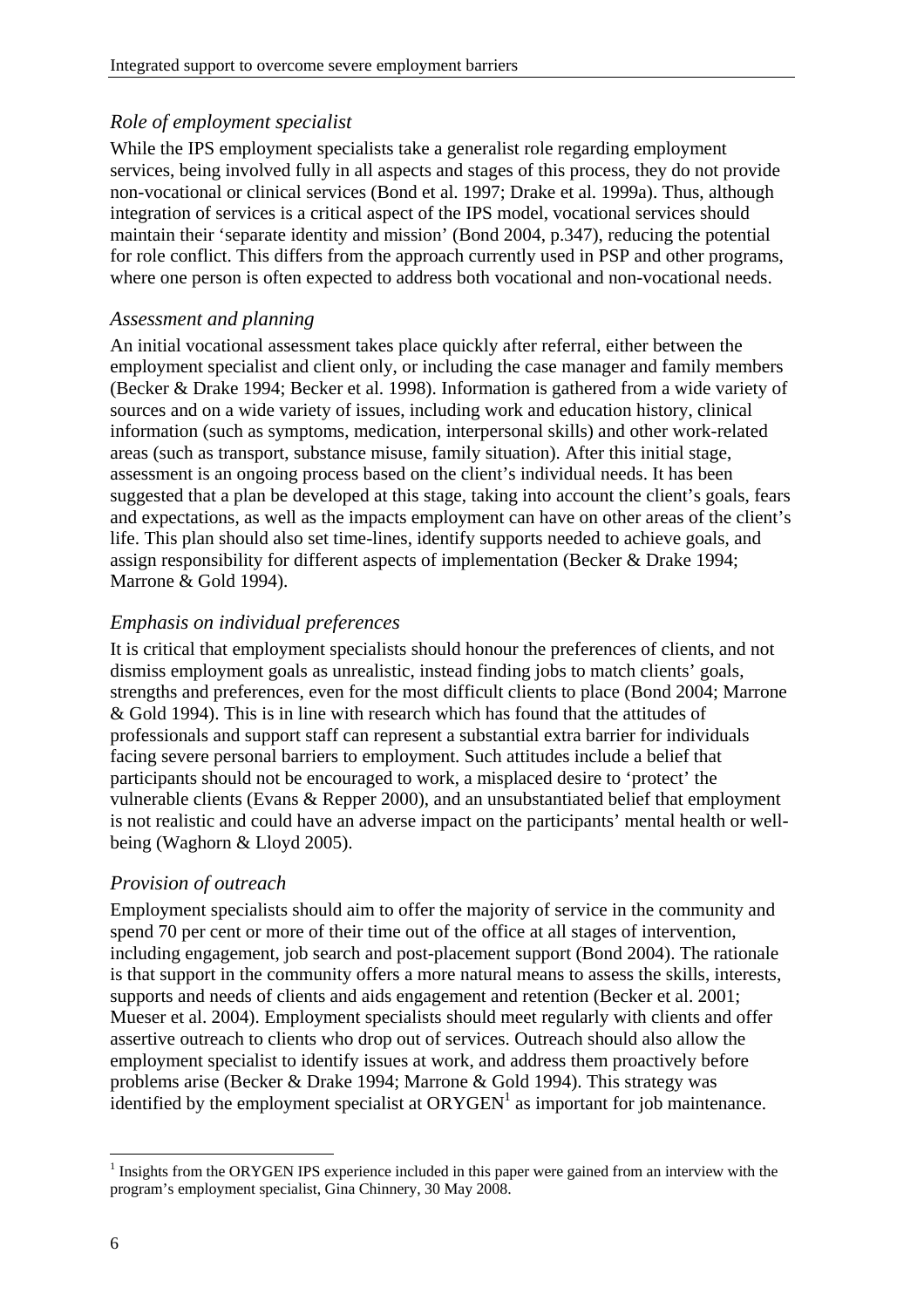#### *Organisation culture and structure*

A number of authors have noted the importance of a total commitment to the value of competitive employment for clients at all levels of the service provider, a belief in clients' ability to work, and the active communication of these values to clients (Bond et al. 2001a). Another critical aspect is willingness, both by staff and managers, to confront stigma associated with clients' barriers, and play an active advocacy role for clients. Finally, literature on IPS points to the importance of creating multiple, flexible entry points to services, in order to encourage engagement and retention of clients (Marrone & Gold 1994).

# **Effectiveness**

There is a large, and growing, body of evidence demonstrating the effectiveness of IPS for people with mental illnesses, with proponents claiming that IPS can be viewed as the 'standard of care within psychiatric rehabilitation' (Drake et al. 2006, p.315). This is supported by several literature reviews, most recently a comprehensive review of randomised clinical trials (RCTs), by Bond (Bond 2004; Bond 2008; see also Crowther et al. 2001b).

A recent Cochrane review of vocational rehabilitation concluded that there was strong evidence that IPS was superior to pre-vocational training in terms of competitive employment and also that secondary measures such as hours worked and total earnings favoured clients in IPS programs (Bond 2004; Crowther et al. 2001b). In a meta-analysis of vocational rehabilitation for people with schizophrenia, Twamley, Jeste and Lehman (2003, p.521) reported that the mean effect size favouring IPS over pre-vocational training, from literature reviewed, was 0.79 (considered 'large'), confirming IPS as 'evidence-based practice'.

In total there are currently eleven published randomised controlled trials (RCTs) trialling IPS, including one of a combined IPS and Assertive Community Treatment (ACT) program (Bond et al. 2007; Cook et al. 2005; Drake et al. 1999b; Drake et al. 1996; Killackey, Jackson & McGorry 2007; Latimer et al. 2006; Lehman et al. 2002; Macias et al. 2006; Mueser et al. 2004; Twamley et al. 2008; Wong et al. 2008). Most have compared IPS with pre-vocational training programs, or in one case a mixture of services including pre-vocational training (Macias et al. 2006). Results from all RCTs demonstrate the relative effectiveness of IPS in gaining competitive employment, with an average competitive employment rate of 60 per cent for IPS compared with 23 per cent for the various control groups (see Figure 1).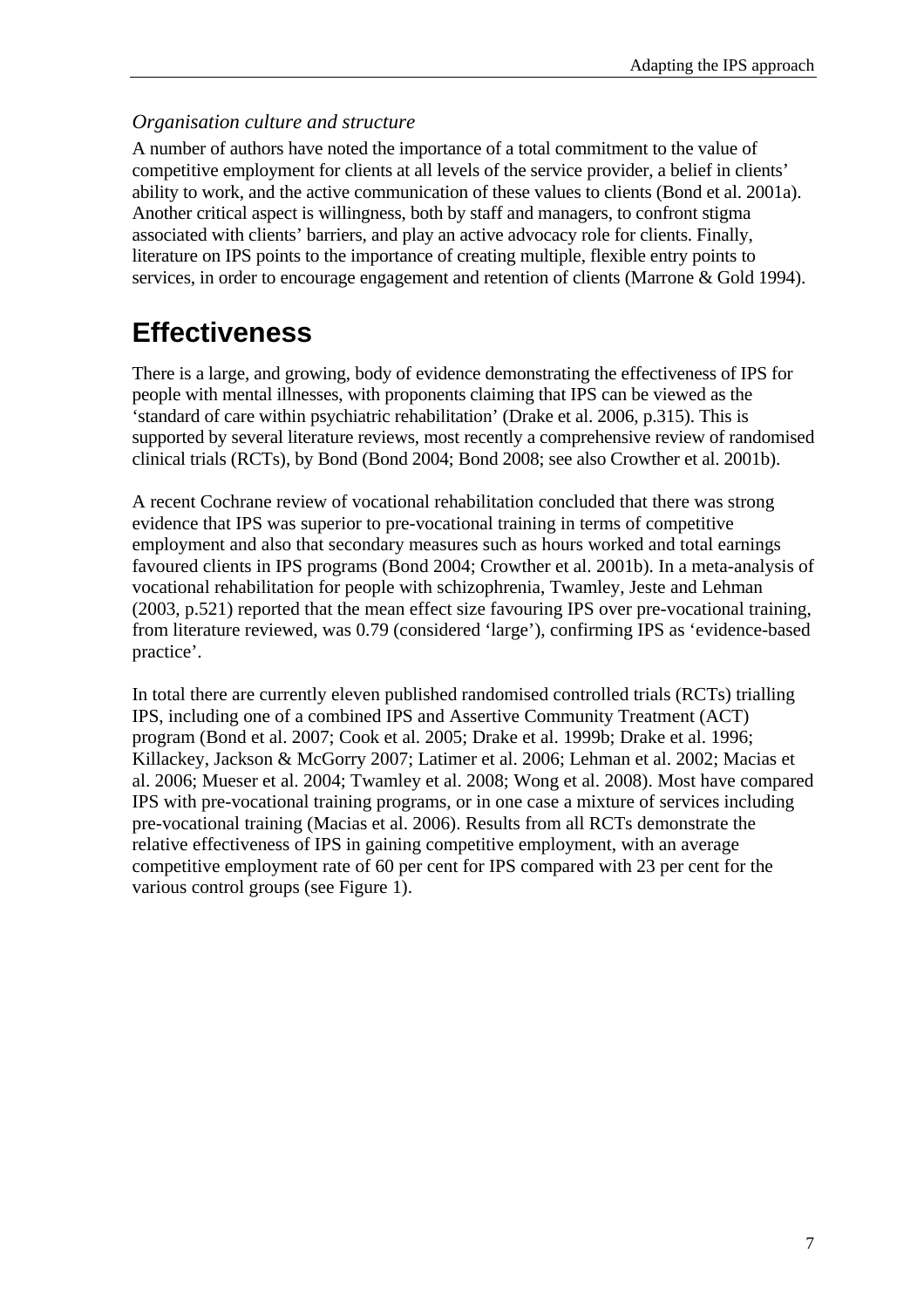

**Figure 1 Percentage of participants who gained competitive employment, IPS compared with control groups** 

Several 'natural' and pre/post trials, testing IPS against various different models including clubhouse, day treatment and 'best practice' pre-vocational services, have all found significantly superior outcomes for IPS when implemented in 'real-world' settings (Drake et al. 1994; Henry et al. 2004). Adding to these relatively brief (six to eighteen-month) trials, several long-term studies of IPS, ranging from five to eleven years, provide evidence that the positive effects of IPS endure over the long term (Bailey et al. 1998; McHugo, Drake & Becker 1998; Perkins et al. 2005).

# **Evidence for IPS principles**

There has also been some investigation of evidence for the individual principles of the IPS model, in addition to general data looking at the effectiveness of the model as a whole.

**Integration** is one of the central aspects of the IPS model, and is the key component differentiating IPS from other models of SE (Bond et al. 1997; Oldman et al. 2005). In an analysis of integrated and non-integrated services, Drake et al. (2003, pp.56–7) found that the former were 'generally more effective' especially for those people with multiple needs, as they led to improved engagement and retention and communication within the team, had a positive effect on the attitudes and beliefs of the clinical staff, and enabled better use of clinical information in employment support.

Gowdy, Carlson and Rapp (2003), in a study looking at factors that differentiate lowperforming from high-performing IPS programs, found that high-performing sites showed a greater level of practical integration. Similarly Cook (2007) found that those clients in non-integrated services were 'extremely unlikely to achieve competitive employment', with 21 per cent achieving competitive employment compared with 58 per cent of those in integrated services. Finally, in a series of semi-structured interviews, Oldman (2005) found staff reported that integration was a critical aspect of their effectiveness, as a catalyst for greater peer support and more effective collaboration between teams.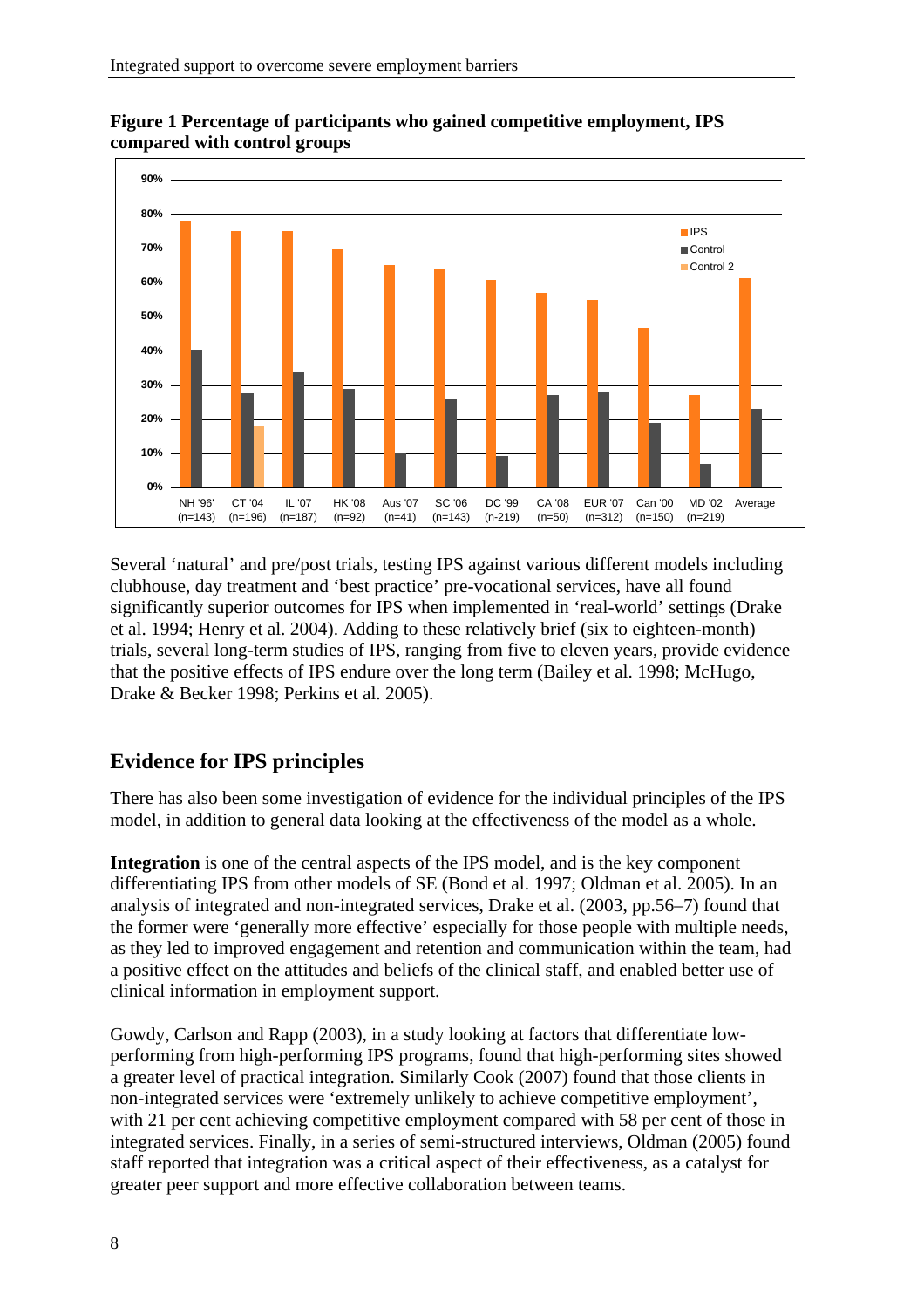Bond (2004) notes that several studies reported a positive association between **job matching based on consumer preference** and employment outcomes. Other studies have found that matching jobs to client preferences improved employment rates and job tenure (discussed in more detail below). The focus on competitive employment is based on widespread evidence that such employment is a primary goal for clients with mental illnesses (Bell et al. 2005; Bond 2004). Both Cook et al. (2001) and Bond (2004) noted that clinical or case management services alone have little effect on employment rates for clients.

The importance of **rapid job search** is perhaps most clearly shown by evidence favourably comparing the effectiveness of IPS with pre-vocational training programs in terms of competitive employment rates. Drake (1999a, 295) has noted that there is 'no empirical support for the view that prevocational training or other stepwise approaches help clients to find jobs faster, to find better jobs, or to hold jobs longer'; and Bond argues that rapid job search may be responsible for the significantly higher retention rates demonstrated by IPS programs. Finally, Gowdy, Clarkson and Rapp (2003, p.235) found that high-performing sites completed initial assessments quickly so as to capitalise on early enthusiasm for jobsearch, whereas low-performing sites focused more on pre-vocational training, with clients often finding the process 'burdensome' and therefore making decision to disengage from, or leave, the program.

Studies by Cook (2007) and Salyers et al.(2004) have emphasised the importance of **timeunlimited support**. Conducting a ten-year follow-up of one IPS program, Salyers found that clients' employment success throughout the preceding ten years was not linked to success in the program's first year. From this finding, she argued that ongoing support is critical, as clients may become more receptive to the idea of competitive employment over time. Similarly, Cook found that clients 'employment success' tended to increase over time, which she saw as a justification for ongoing support and services. Finally, Becker et al.(2007b) found in semi-structured interviews that clients viewed ongoing support as 'imperative' to the transition from unemployment to work and then maintaining employment.

The zero-exclusion policy is supported by a large body of evidence, including studies by Macias et al. (2006) and Mueser et al.(2004), that demonstrate no link between vocational outcomes and those client characteristics commonly used as exclusion criteria, such as diagnosis, symptoms, dual-diagnosis and other measures of work readiness.

There is also substantial evidence for the operational principles of IPS outlined above. Gowdy, Carlson and Rapp (2003, 2004) found that high-performing IPS sites were more likely to make individual proactive contact with employers on behalf of clients, see clients outside the office, display a commitment to the value of work, and focus on the strengths of clients to project a positive message regarding competitive employment.

Perkins et al.(2005) found that the amount of provider time devoted to travel was positively correlated to employment outcomes, while Becker and colleagues (2001) highlighted outreach as one of two factors strongly associated with better employment outcomes. In a separate study, Becker and colleagues (2006) also reported that a higher staff-to-client ratio was associated with greater access to IPS services, which in turn was predictive of better employment outcomes. Finally, a number of studies have confirmed the link between closeness to the IPS model, as measured by the two fidelity scales, and better employment outcomes (Bond et al. 1997; Bond et al. 2001c; Drake et al. 1996; Mcgrew &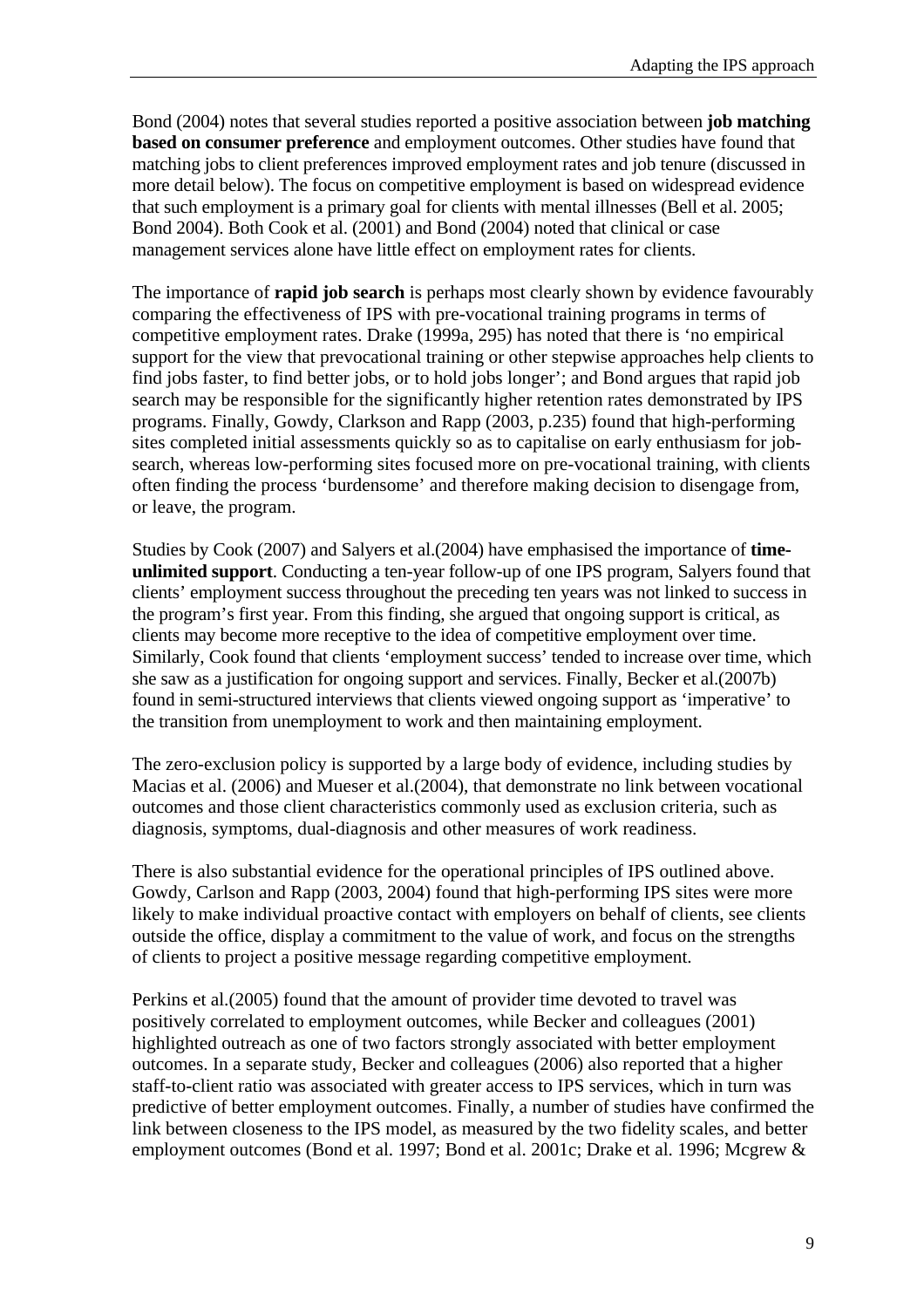Griss 2005). Becker et al.(2001) found that SE components, as measured by the fidelity scales, accounted for up to 50 per cent of employment outcomes in IPS services.

## **In various national contexts**

While original development and trialling occurred in the United States, numerous trials have since been undertaken in other countries. Of the ten RCTs mentioned above, four were undertaken outside the US: in Canada (Latimer et al. 2006), in Hong Kong (Wong et al. 2008), in a European study including sites across the UK, Germany, Italy, Switzerland and Bulgaria, and in Australia (Burns et al. 2007). The positive results from the Australian trial, at ORYGEN youth mental health service's first episode psychosis program (EPPIC) in Victoria, are shown in Figure 2 (Killackey, Jackson & McGorry 2007).



#### **Figure 2 Outcomes from Australian randomised controlled trial of individual placement and support (IPS) compared with control group ('treatment as usual')**

Data source: Killackey, Jackson & McGorry (2007)

Additionally, at least two non-randomised trials have been carried out in the UK, both achieving positive results, in one case almost trebling employment after conversion to IPS (Rinaldi et al. 2004; Rinaldi & Perkins 2007). In Australia, Waghorn and colleagues (2007) have reported positive results from a trial conducted in 2007 at seven sites in four states, including the previously mentioned ORYGEN program. Overall, results strongly support the generalisability of IPS across varying social, political, economic and welfare contexts, and notably within the more 'managed' welfare structures of some European countries and of the Quebec province in Canada. Almost all have shown outcomes comparable, or superior, to those from RCTs in the US.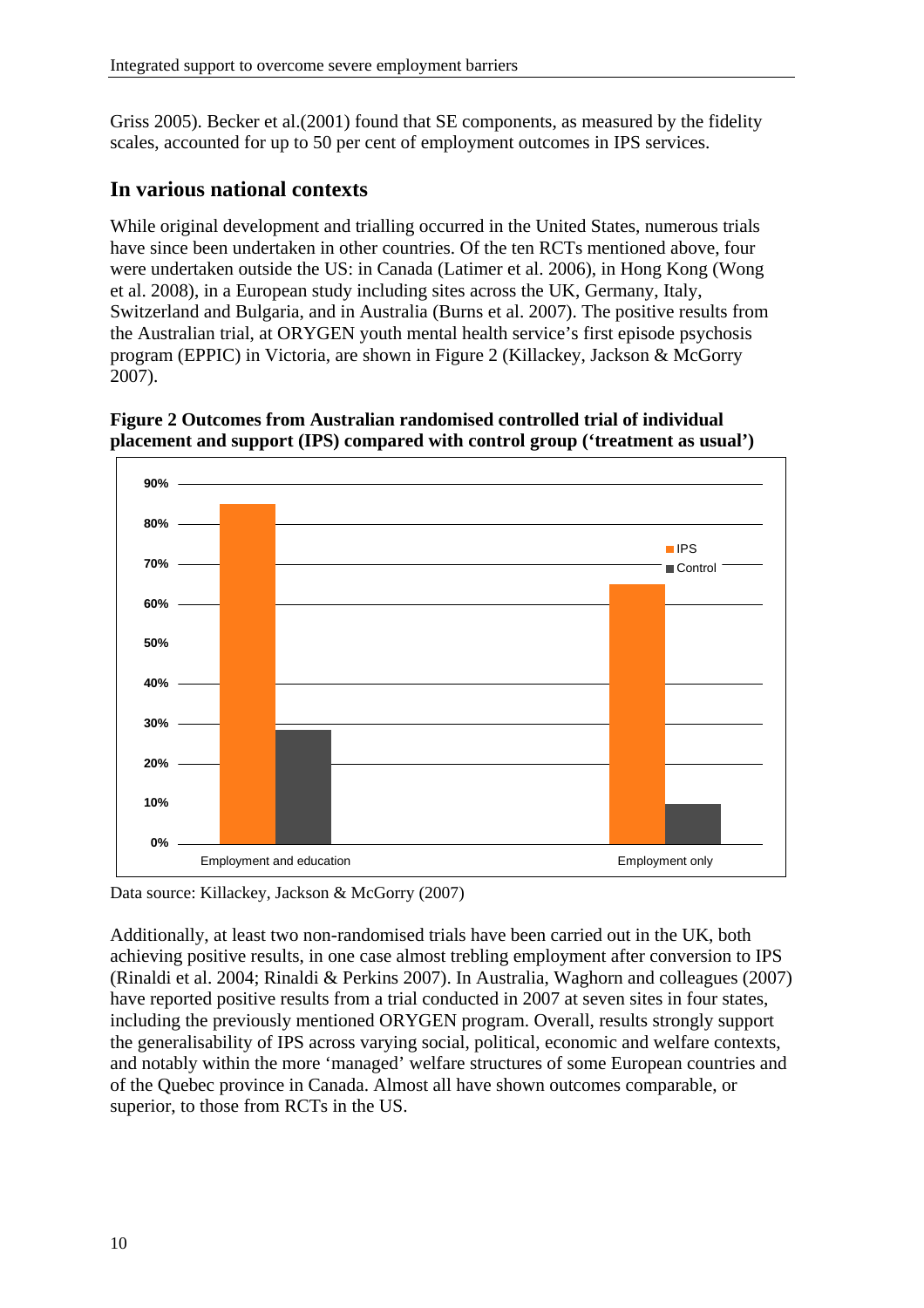# **Outside community mental health centre settings**

IPS has been developed specifically to operate in community mental health centres (CMHCs), so most trials have been in this setting (Becker & Drake 1994). Nonetheless there are some examples of successful implementation in other settings, such as a hospital (Wong et al. 2008).

One study found that non-CMHC providers showed serious deficiencies in fidelity, most notably in the area of integration, which the authors attributed to the 'respective organizational structures and program philosophies' (Campbell et al. 2007, p.6). Although the authors did not conclude that IPS could not be implemented in other types of organisation, they argued that type of provider does have an effect on outcomes, and that non-CMHC providers must be conscious of the ways that their specific organisational structures and philosophies affect IPS delivery, taking 'corrective action' to ensure fidelity.

Bond (2001a, p.314) has argued that IPS is 'not necessarily limited to particular service model', and noted that it is found in a variety of different 'service contexts'. He suggested that the key to effective outcomes is the integration of IPS with a service that offers adequate case management. Drake (1999a) claimed that IPS can be combined with a variety of clinical teams, of varying levels of intensity.

In summary, while fidelity measures may need to be adapted for non-CMHC agencies, the literature suggests that effective implementation need not be limited to one form of agency, providing that attention is paid to attaining the best replication of the model's principles and that adequate case management is provided.

## **For different client populations including clients facing multiple barriers to employment**

# **Special populations**

In terms of demographic factors, various studies have proven the effectiveness of IPS in rural as well as urban communities; in communities with differing socioeconomic profiles, with people from minority backgrounds, and for varying age groups, including one RCT testing IPS with younger clients (Killackey, Jackson & McGorry 2007) and another with middle-aged and older clients (Twamley et al. 2008). Cook (2007, p.7) claims that IPS 'can work anywhere, with a wide variety of clients', and a number of other evaluations of IPS programs have failed to identify any demographic factors that affect employment outcomes. A further important finding is that effectiveness is enhanced by maintaining fidelity to the model's critical components, rather than adapting these to meet perceived differences in local conditions (Becker et al. 2006).

# **Multiple barriers to work**

Of particular significance to the current project is the application of IPS to groups with multiple barriers to employment, as well as to those populations where mental illness is a common, but not a defining, feature. Pavetti et al. (2001) argue that the IPS model works from the assumption that clients face multiple barriers to employment, and that the individualised, client-focused approach to addressing these barriers is a particular strength.

Nevertheless, the effects of these barriers on employment outcomes have been less directly examined in the IPS literature. Where they have been, attention tends to be focused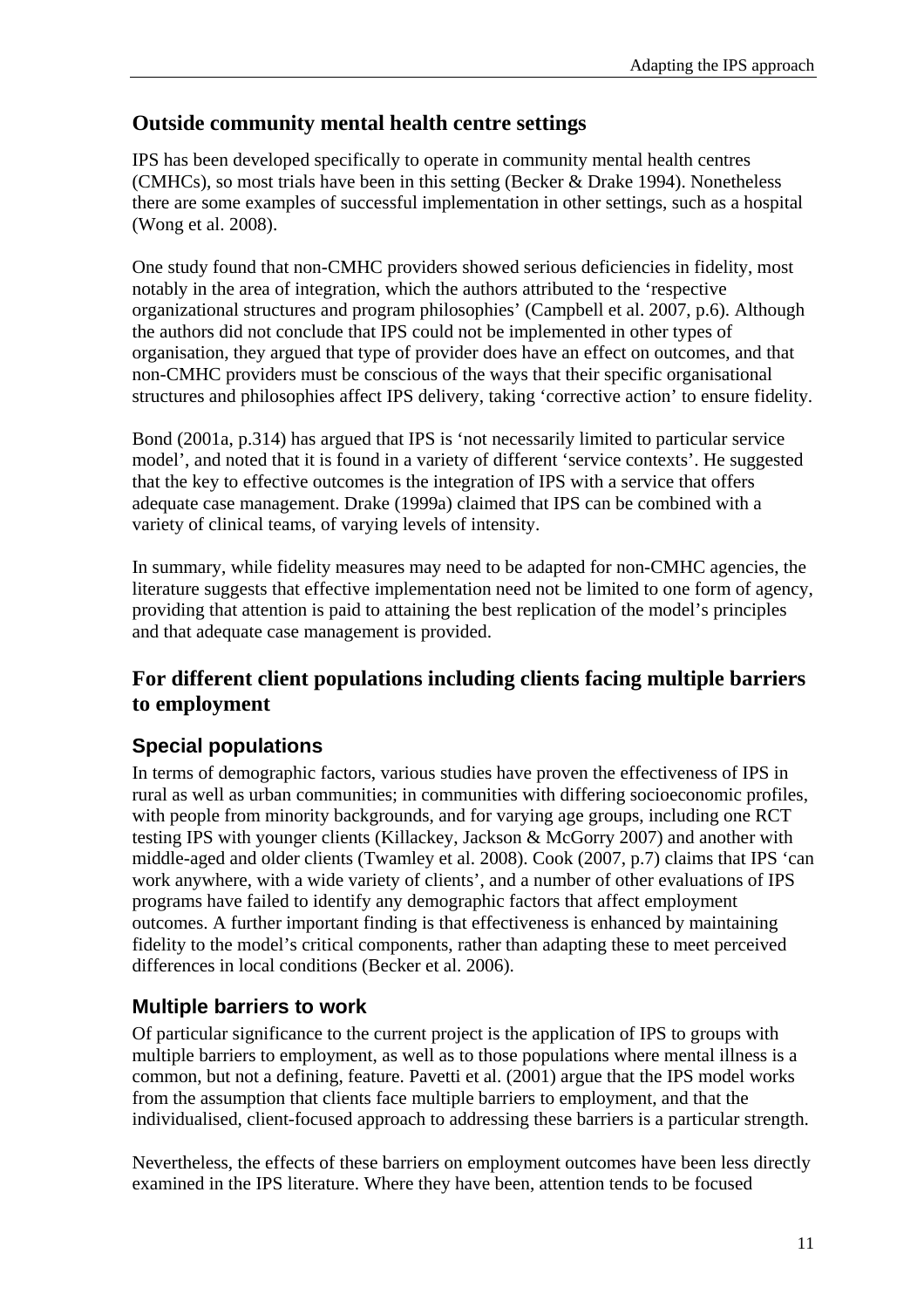narrowly on issues of co-morbidity, rather than broader barriers to employment such as homelessness or family breakdown. Findings suggest that IPS maintained better employment outcomes than control groups for those with co-morbidities, but that these individuals tended to work less and earn less money than the average for IPS clients (Cook et al. 2007). Interestingly, one RCT suggests that this may be true only for those with comorbid mental and physical health problems, whereas those with co-morbid substance misuse problems obtained employment at an above average rate, (Cook et al. 2007). Supporting this contention are studies including an RCT conducted by Mueser (2004) and a review by Sengupta, Drake and McHugo (1998), which failed to find a link between substance misuse co-morbidity and poorer employment outcomes in IPS programs.

Indirect evidence also exists for IPS effectiveness in addressing multiple or severe barriers to employment. In both the Maryland and Washington D.C. RCTs, participants had high levels of substance misuse (27% and 40%, respectively) and homelessness (Drake et al. 1999b; Lehman et al. 2002). Additionally, a natural study was conducted in 2000 with people who were homeless and veterans, facing a number of barriers including contact with the criminal justice system (79 per cent had previously been arrested and charged with a crime), who were less likely than other IPS studies to have a mental illness, but significantly more likely to have a substance misuse problem (82%). Not only did results favour IPS over the control group in terms of competitive employment (55%, compared with 33%), but, interestingly, those having substance misuse problems without mental illness showed higher employment rates than those participants with only mental illness (Rosenheck & Mares 2007).

In Oregon, an award-winning IPS program implemented since 1999 within a housing service has also produced positive results from a population of 12,000 clients, presenting primarily with homelessness and substance misuse issues, for whom mental health is a common but not defining feature. While an evaluation has not been published, the program director reported a marked increase in the rates of clients exiting the service into competitive employment and stable accommodation, and ongoing improvements in housing, employment and substance misuse problems (pers. comm. Rachel Post, Central City Concern, Portland, Oregon).

Information from an interview with the employment specialist at ORYGEN suggests that multiple barriers to employment, in particular substance misuse and homelessness, are common among IPS clients. She noted that multiple barriers did add another 'layer' of complexity to IPS work; however in general the goals of finding work and, for example, accommodation were viewed as complementary, so multiple barriers were not a major barrier to effective service delivery. She further noted the importance of close contact with different services (e.g. drug and alcohol and housing workers) in dealing with these issues.

Consonant with the zero-exclusion principle, IPS literature generally argues that those with co-morbidity, or multiple non–mental health barriers to work, should not be excluded from the program. For those tackling substance misuse issues in particular, employment is often seen as complementary to the goal of recovery. Competitive employment is seen as an opportunity for clients to better understand the way that substance misuse has affected their capacity to work, while receiving support and encouragement from the employment specialist (Becker et al. 2005).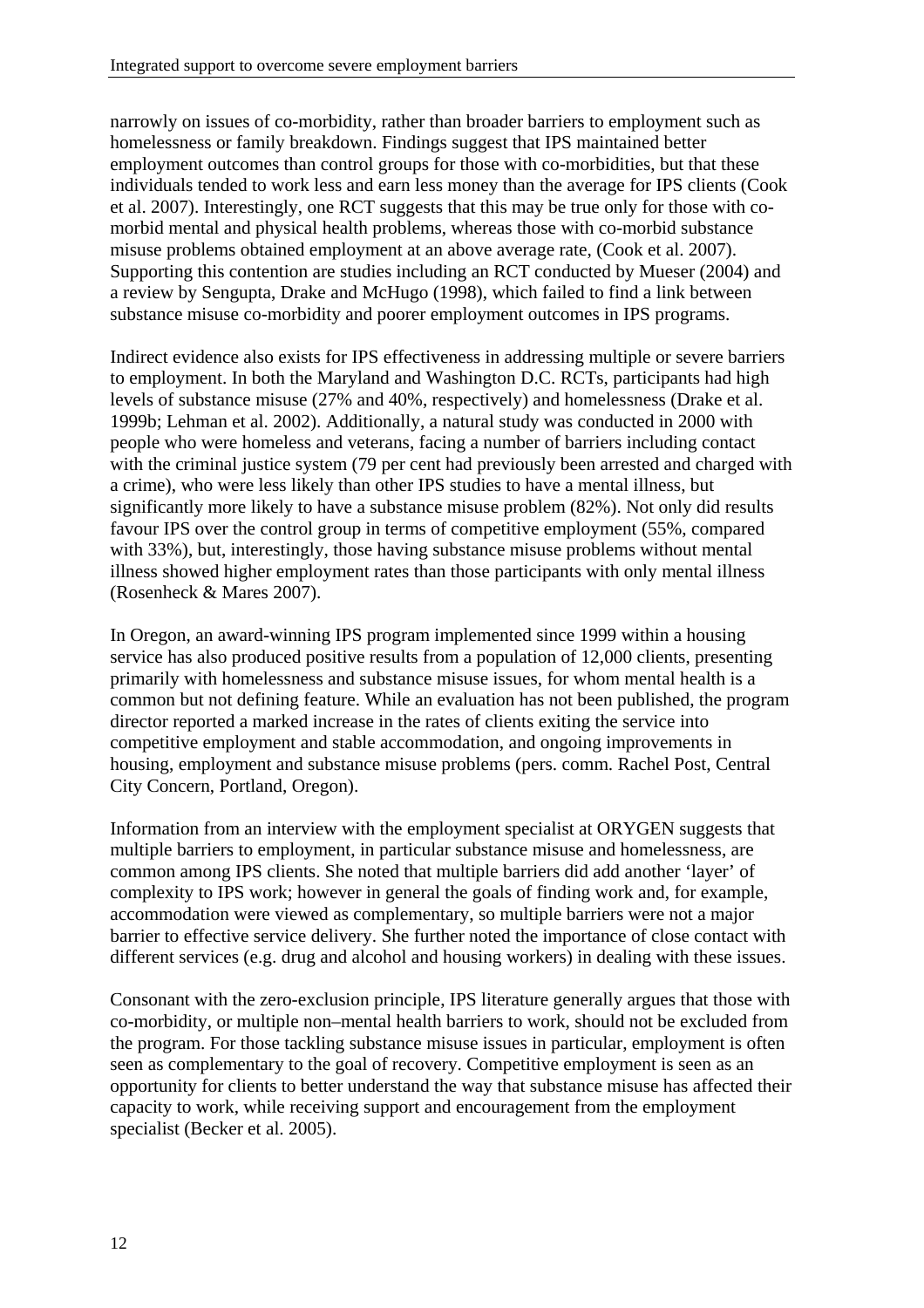### **Effect on non-vocational outcomes and social inclusion**

Another widely studied aspect of IPS is the extent to which better vocational outcomes will positively affect non-vocational areas of clients' lives. Overall evidence is fairly slim that higher employment rates affect other areas of clinical functioning, such as substance use, hospitalisation, contacts with the criminal justice system and physical health. Most studies found no difference between IPS clients and controls, or between those who obtained competitive employment and those who did not (Bond et al. 2001b; Salyers et al. 2004). In a review of literature, Drake et al.(1996, p.398) argued that it is 'probably unrealistic to think that promoting competitive employment through IPS or any other vocational program will have strong positive effects on nonvocational areas of adjustment'. Importantly, however, no studies have reported a link between greater levels of competitive employment and increased negative outcomes in other areas of life.

Stronger evidence exists for positive effects in areas more closely related to employment and social inclusion. Results from a New Hampshire RCT and a secondary analysis from a Washington D.C. trial both found some difference between those who worked competitively and those who did not work, or worked only minimally, in terms of satisfaction with finances and leisure activities (Drake et al. 1999b; 1996). The Washington D.C. study also reported that clients in competitive employment felt less bored and lonely, and more self-confident and hopeful about the future. The authors concluded that improvements may be more significant in areas that address broader goals of rehabilitation, rather than narrow clinical outcomes such as symptom reduction and lower hospitalisation rates.

In another study, using semi-structured interviews with clients in a program converted from rehabilitative day treatment to IPS, 20 per cent of clients reported greater involvement in a variety of community activities, with the authors concluding that competitive employment 'promoted independence and community integration' (Torrey & Becker 1995). Follow-up semi-structured interviews with another group of IPS clients, conducted by Becker and colleagues (2007b), found that working positively affected clients' general feelings about life and themselves, and their relationships with other people.

In summary, while effects may not quickly generalise to non-vocational clinical functioning, there is some evidence that the strong employment outcomes characteristic of IPS programs may have a positive effect on community integration and social isolation. Thus IPS may have a distinctive ability to enhance social inclusion for marginalised job seekers.

### **Criticisms and limitations**

General academic criticisms of the IPS model have been few, and some criticisms (to do with generalisability, and the lack of long-term studies, for example) are arguably no longer relevant in light of growing evidence. However, limitations of the model remain. Robert Drake (2008) outlined in a recent speech what he sees as the three main limitations:

- While IPS studies filter for motivation, not all clients who may benefit from IPS express motivation to work.
- Work is generally part-time and/or low-paid and/or entry level.
- Job tenure is often short, with a high incidence of unsatisfactory job endings.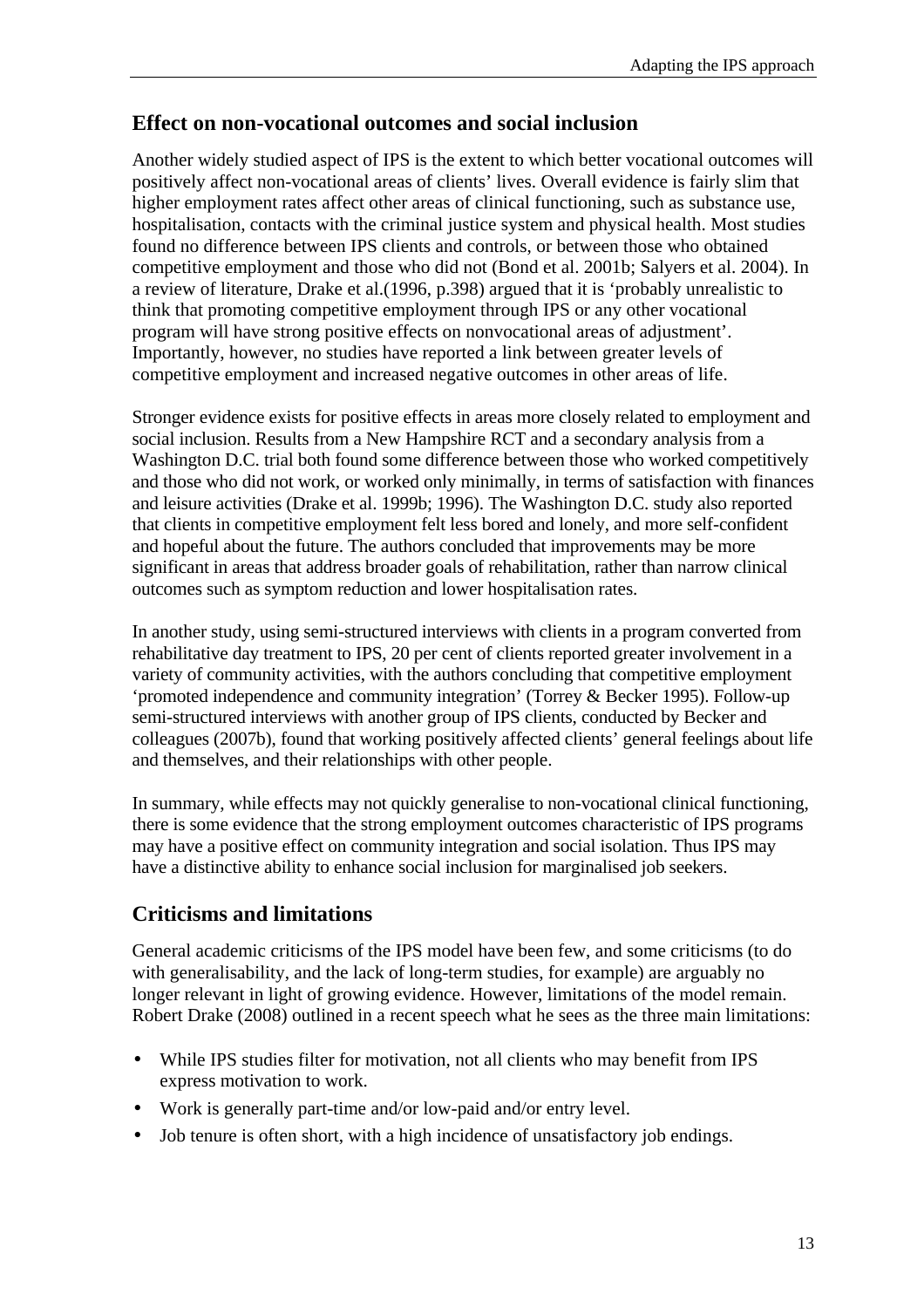These problems will be briefly explored here, along with techniques or enhancements developed to address them.

### **Motivation to work**

While the majority of studies involve minimal filtering for client characteristics, most filter for motivation to work: that is, participants are required to express an interest in gaining competitive employment before entering IPS programs. This presents a limitation for the model, as not all clients who could benefit from IPS will express a motivation to work. This issue is also particularly relevant to the current project, as filtering for motivation is clearly not tenable within government-funded employment assistance services. Nonetheless, a program such as PSP, which aims to achieve both vocational and nonvocational goals, is well positioned to implement an IPS type approach, where clients are not compelled but have the opportunity to receive vocational support.

Evidence exists from at least two RCTs that have included participants with low motivation to work. The South Carolina RCT combined IPS with an assertive outreach program, and hence IPS services were given regardless of motivation to work. As would be expected, these participants were significantly less likely to find competitive work, but, interestingly, if they did find work they were likely to have longer job tenure and accrue greater earnings (Macias et al. 2006). In the Maryland RCT, while no filtering applied specifically for motivation, the program did not involve assertive outreach, and it can be assumed that clients' choice to participate reflected some interest in work. Nonetheless, joining the study was relatively easy, which the authors argue implied that at least some less motivated clients would have taken part. Outcomes data was not analysed specifically based on motivation to work, but the IPS program still achieved levels of employment (27%) many times higher than the control (7%), although employment rates remained relatively low for both groups (Lehman et al. 2002).

Overall, no specific solutions for reluctance have been developed, in large part because these clients are commonly filtered out of IPS programs. This is an area which warrants further research, perhaps looking at strategies from other programs aimed at engaging with reluctant clients. It should not be forgotten, however, that evidence shows that many job seekers who face multiple and severe barriers to employment, including those suffering from mental illness, express a strong desire to work.

#### **Brief tenure, unsatisfactory terminations and part-time/low-paid work**

Numerous studies have noted that most jobs achieved through IPS are entry-level, parttime, and often short-lived, with clients quitting or being fired before securing other work (Clark et al. 1998a; Gold et al. 2006; Johannesen et al. 2007; McGurk, Mueser & Pascaris 2005). Significantly, IPS clients often show no advantage in these areas over those in control groups who also secure competitive employment. Researchers have tried to identify reasons for this finding, commonly pointing to issues related to symptoms, interpersonal skills and cognitive deficits, as well as poor work history and lack of job satisfaction(Gold et al. 2006).

Authors have noted the link between jobs matched closely to client preferences and job tenure, with Mueser, Becker and Wolfe (2001) finding clients in such jobs remained in them on average almost twice as long as those in other jobs (also Bond 2004). Similarly the employment specialist at ORYGEN noted that job satisfaction and matching jobs to client preferences were important in increasing job tenure. This may suggest a link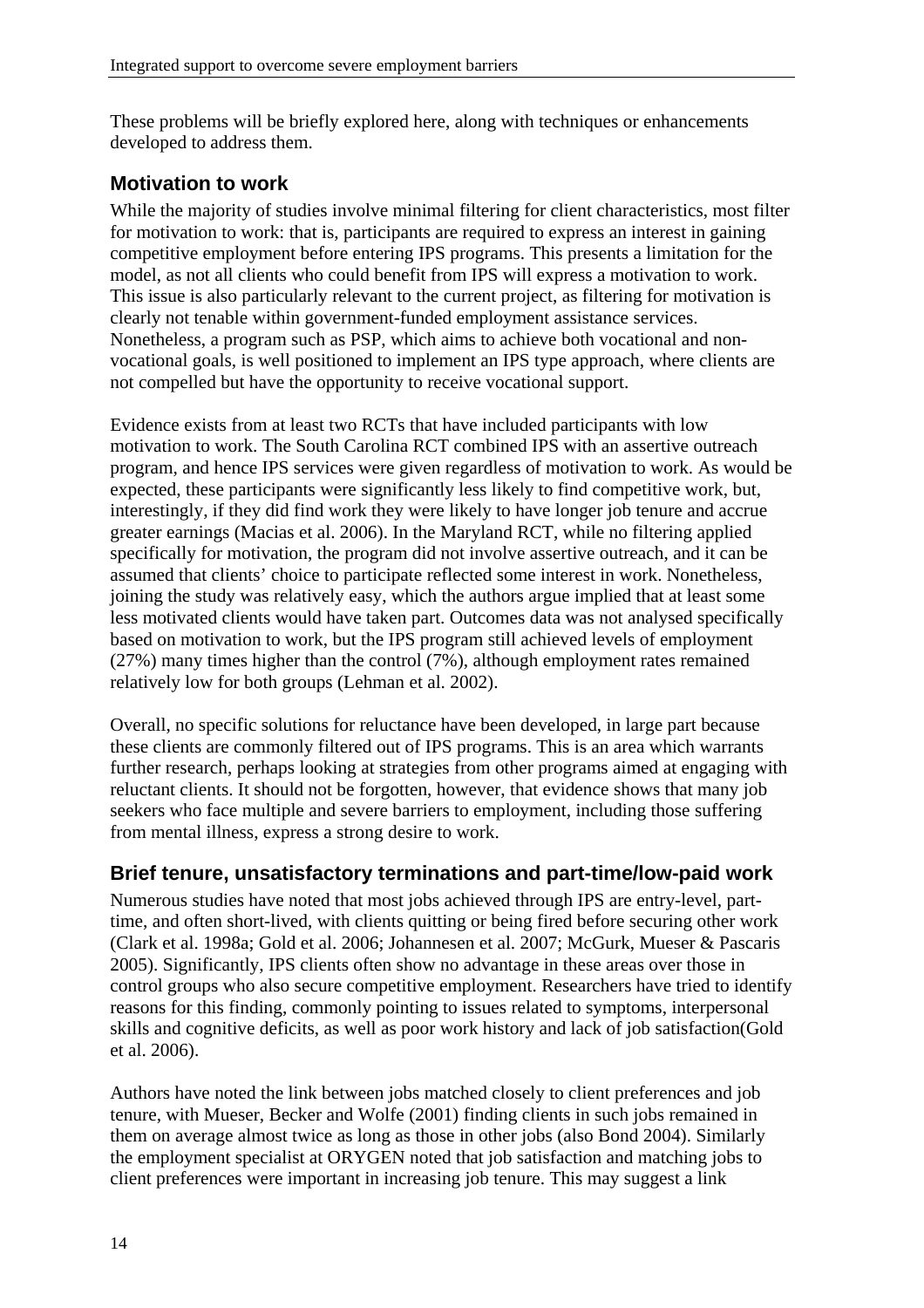between short tenure and unsatisfactory job endings on the one hand, and the preponderance of entry-level work, which is presumably less satisfying for clients, on the other.

In terms of general recommendations, Becker et al. (2007b) found that clients reported a number of interventions which aided job retention, including working part-time and other work accommodations, help with managing medicines, and benefits counselling. Leff et al. (2005) found a significant association between the time that clients stayed in their first competitive job and the amount of job support provided by employment specialists.

Another promising solution to these problems is the use of 'enhanced' models of IPS aimed at addressing the causes of brief job tenure and unsatisfactory job endings. The two most prominent models involve IPS services offered in combination with either supported education or cognitive skills training.

#### *Cognitive skills training*

The most tested of these models so far is the enhanced model integrating IPS and cognitive skills training, as developed by McGurk (McGurk et al. 2007; McGurk, Mueser & Pascaris 2005; McGurk & Mueser 2004). To better address cognitive difficulties, clients undertake a short, pre-placement, cognitive training computer module known as the Thinking Skills for Work Program. Reporting on results three years after the establishment of the program, McGurk and colleagues (2007) found that those in the enhanced IPS program held more jobs, worked more hours and earned more than those enrolled in IPS only.

#### *Supported education*

Supported education aims to improve job tenure by increasing opportunities for more satisfying, client-preferred and high-paid work through education and training. Supported education services are structured similarly to employment services, with specific arrangements based on the client's needs and the course of study or training chosen (Murphy et al. 2004). The employment service at ORYGEN shows the promising ability of IPS programs to include training and education alongside competitive employment as key goals: the employment specialist offers a variety of support services for those interested in training or higher education, including sourcing funds, help with applications and forms, advocacy and negotiation of accommodation for clients, and practical help, such as with transport.

Integration of some aspects of supported education may be a particularly promising addition to the proposed project, due to the Australian Government's strong focus on education and training as outcomes in employment services, and also in light of the finding from the PSP evaluation that the number of clients expressing an interest in study actually declined over the course of involvement with PSP (DEEWR 2008; Perkins 2007).

# **Issues regarding implementation**

A large body of the IPS literature has analysed issues of implementation. Overall, the large number of trials, in a multitude of different agencies, communities and countries appears to support the relative ease of implementation. The National Implementing Evidence-Based Practice (NIEBP) project in the US found that of five evidence-based practices studied, IPS was the easiest to implement (Becker et al. 2007a). Evidence suggests that, on average, it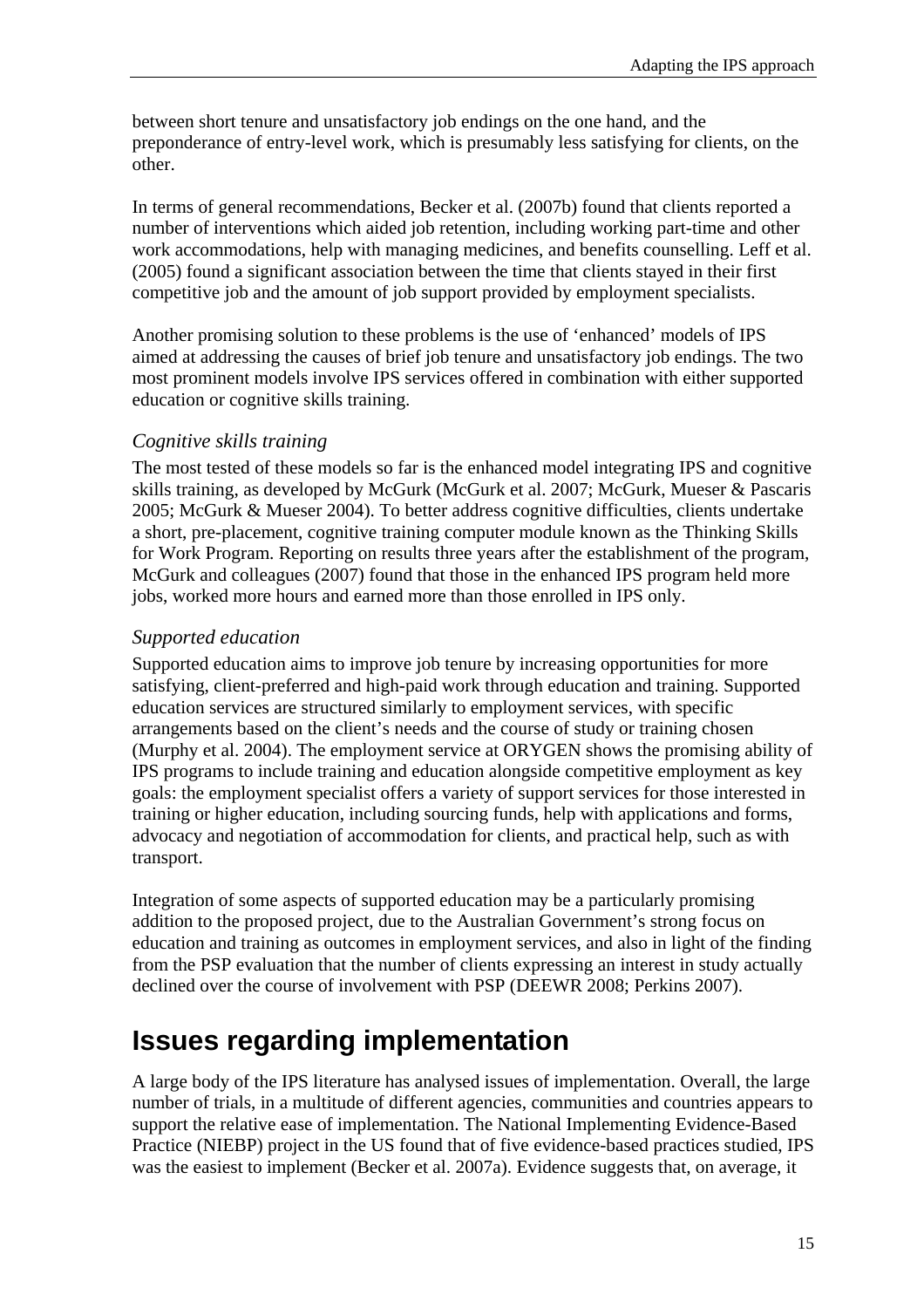takes programs one to two years to implement IPS at a high level of fidelity (Becker et al. 1998).

Nonetheless, a number of reviews, including Waghorn and colleagues' (2007) study in Australia, have identified significant issues that can hinder the effective implementation of IPS. Summarising these studies, common barriers to implementation include:

- costs and funding
- staffing and training
- organisational change, including resistance to change from key stakeholders
- broader issues with the welfare system

Each of these will be examined briefly here, along with strategies to negotiate them.

### **Costs and funding**

A key funding issue, noted both in the literature and by ORYGEN's employment specialist, is the burden of paperwork or administrative tasks related to assessing eligibility for service. This is often incongruent with the aims of IPS, due to its focus on symptoms and disability, and can be a barrier to effective engagement (Becker et al. 1998. Fortunately, the imminent reform of employment assistance services appears to involve a more flexible and less burdensome administrative system, and to link funding strongly to appropriate outcomes. Becker et al. (1998) and Bond et al. (2001a) have both noted that effective services should focus on outcomes, rather than the number of clients served; and hence it can be expected that IPS will suit this funding model.

Waghorn and colleagues (2007) felt that use of Job Capacity Assessments (JCAs) interfered with the principle of rapid job placement, but noted that agencies were able to come to accommodations with Centrelink. Perhaps the major issue identified is securing funding for time-unlimited, post-employment support. This may require some negotiation between practitioners, managers, and government decision-makers to ensure that funding structures do not adversely affect outcomes. Promisingly, the ORYGEN IPS service has reported very positive outcomes from a service limited to a six-month intervention, without experiencing significant problems with closing or disengagement (Killackey, Jackson & McGorry 2007).

A number of studies have reported on the costs of IPS programs. The most recent findings come from a survey of seven sites in the US, which found that the annual cost per fullyear-equivalent client averaged \$2449 (Latimer et al. 2004). Chalamat and colleagues (2005), attempting to generalise US costs data to a hypothetical Australia-wide program, concluded that it would cost around \$8700 per participant, mostly for wages. However, the generalisability of overseas costs to the Australian context is dubious, as Chalamat and colleagues noted themselves (see also Schneider 2003).

In terms of total costs, compared before and after implementation, findings are mixed, with some studies reporting that costs stayed relatively stable or decreased (Clark et al. 1996), and others finding minor increases (Dixon et al. 2002). The key factor seems to be whether IPS replaced a previous vocational intervention, or was set up 'from scratch', with the former often being cost-neutral or cost-saving, and the later tending to increase costs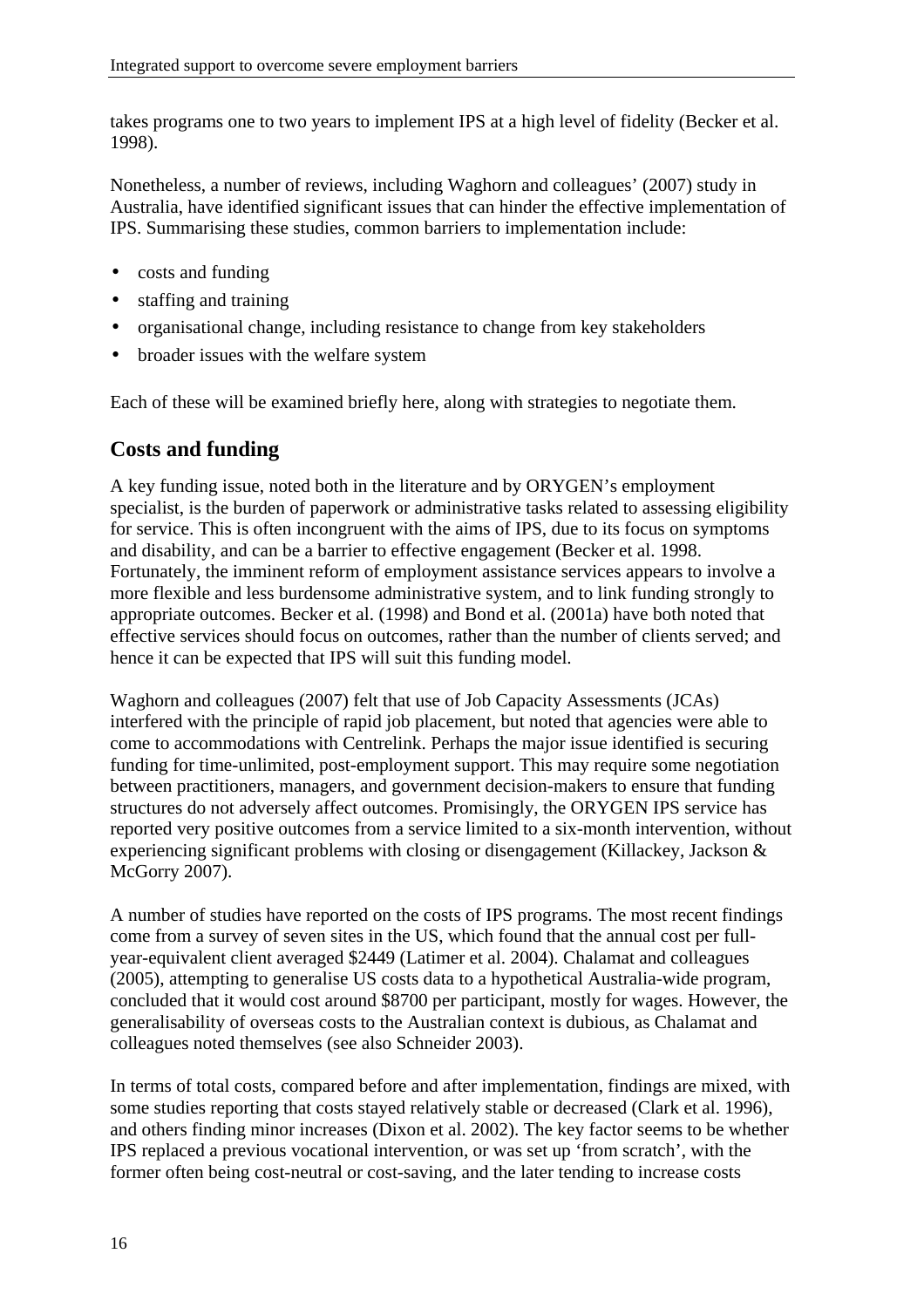(Drake et al. 1999a; Latimer 2001). Becker et al. (1998) noted that transport costs may go up with the increased emphasis on outreach services. Extra costs may also be associated with staff training and supervision to maintain fidelity, particularly in the early stages.

Some authors have argued that the relatively short time-period of the studies which form the basis of cost-benefit data may underestimate the cost-offsets for other services that may accrue over a longer period. Twamley, Jeste and Lehman (2003) posit that functional decline associated with mental illness, which is arguably exacerbated by unemployment and social exclusion, has a significant negative economic impact on communities that could be offset by IPS. Latimer (2005) has argued that cost effectiveness may favour IPS from a client perspective, due to the more productive use of time and clinical information as a result of integration. He also argues that this benefit will increase over time, as practitioners become more adept in integrated settings.

Most promising is data looking at costs per outcome. As a significantly more effective intervention, IPS may actually deliver greater benefits with minimal or no extra costs (Clark et al. 1996; 1998b; Latimer 2005). Rinaldi and Perkins (2007) found that when the mean cost of enabling a client to obtain and retain competitive employment was examined, the pre-vocational program cost 6.7 times as much as IPS. Additionally, a full analysis of costs and benefits for IPS must take into account the greater social inclusion and reduced isolation which can result from higher rates of employment (Clark et al. 1996; Drake et al. 1999b; Schneider 2003). Schneider (2003, p.155), for instance, argues that the 'ultimate criterion of cost effectiveness [for IPS] will be the value that decision-makers place on the greater social inclusion promoted'.

## **Staff and training**

The extreme importance of practitioner skills in outcomes, and therefore of recruiting, training and retaining qualified staff is a critical aspect of effective implementation (Catty et al. 2008; Drake, Bond & Rapp 2006). A number of studies noted that implementation was adversely affected by difficulty finding and retaining adequately qualified staff (Becker et al. 1998; Gold et al. 2006; McCarthy, Thompson & Olson 1998). Moll, Huff and Detwiler (2003) note that it can take considerable time and training for practitioners to maintain fidelity to the IPS model. On the other hand, Bond et al. (2002), claimed that measures on the fidelity scale related to staffing did not vary significantly from other vocational approaches.

Key strategies include intensive early training for the employment specialist in the 'principles, goals, and implementation criteria' of the IPS model, with one study also suggesting that training be provided in relational aspects of work with clients (Becker et al. 1998, 53; Catty et al. 2008). Where possible, it is suggested that training be provided by more experienced practitioners as this has been shown to aid implementation (Moll et al. 2003; Oldman et al. 2005). While this may be more difficult to achieve in Australia, due to the relatively short history of IPS here, some early training or education could perhaps be provided by workers from the current Australian IPS programs, for example from the ORYGEN service. Additionally training resources, including videos and manuals, are made available by the developers of the model, at the Dartmouth Psychiatric Research Center (see <https://dms.dartmouth.edu/prc/employment>).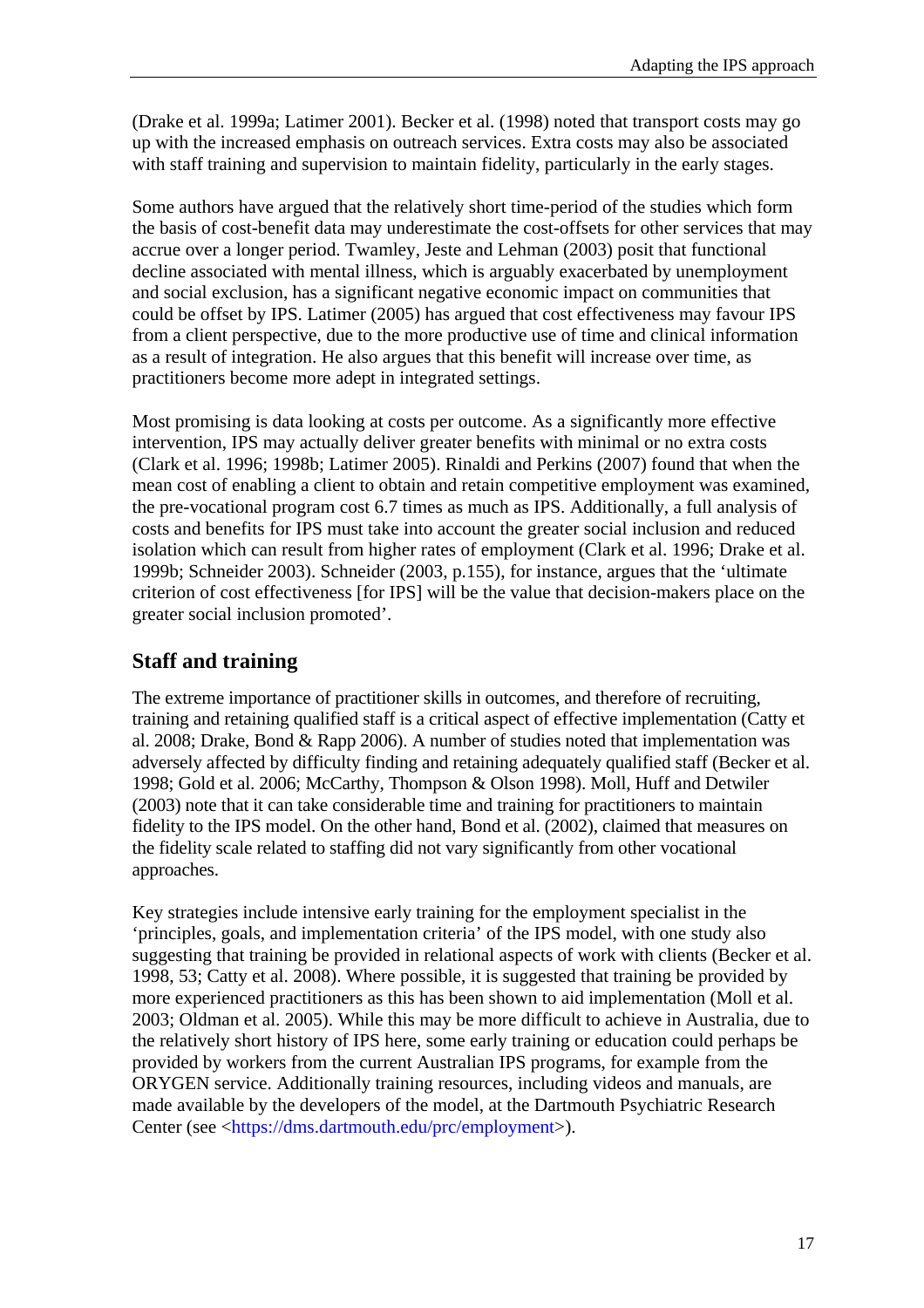Also important was strong and ongoing supervision. Following consultation on implementation at one US program, a part-time vocational rehabilitation supervisor role was established, in order to ensure fidelity and positive outcomes and coordinate between the vocational and treatment staff (Oldman et al. 2005). Techniques suggested include regular team meetings, peer support, field supervision and ongoing professional development (Becker et al. 2007a; Drake, Bond & Rapp 2006; Oldman et al. 2005). One program found that when supervisors spent at least thirty per cent of their time supervising in the field employment outcomes improved significantly. Another successfully applied a system of 'outcome-based supervision', using key outcome measures to monitor work, coupled with field supervision and group training, to improve outcomes (Becker et al. 2007a).

Regarding staffing, the literature, supported by the interview with the employment specialist at ORYGEN, suggests that general interpersonal skills, such as skills in effective engagement with clients, a positive and hopeful attitude towards client strengths, and selfmotivation, may be as important as formal qualifications or training when recruiting staff (Drake & Becker 1996). Nonetheless, some experience and knowledge of employment services is clearly a critical aspect of IPS work, and seemed to be of great benefit at ORYGEN, in particular when dealing with the broader government welfare and employment systems.

At the ORYGEN service, the decision was made to hire staff for the employment specialist role with employment, rather than clinical, experience. Anecdotally, this skill set seems to have translated well into the IPS model. The employment specialist noted that skills learnt through work in disability employment services, in particular, were useful in the IPS service. Some have argued that those without clinical experience may have some difficulty making the transition into work with a more challenging client population, and the employment specialist did note the need to acquire knowledge of mental health issues, for example, about medication (Catty et al. 2008).

# **Organisational change**

Bond et al. (2001a, p.318) claim that 'resistance to change is a barrier in any organization', while other authors have noted that IPS may require staff members to refocus from a way of working that 'protects' clients towards one that encourages 'positive risk taking' to build productive roles in their communities (Torrey et al. 1998). Marrone and Gold (1994, p.42) note that bringing together vocational and clinical service teams often requires both teams to confront differences in 'philosophy, goals and mandates'. To this, Weston (2002) adds possible pressure on already stretched agency resources and workspace, due to the introduction of vocational staff. Additionally, authors have noted possible resistance to change from clients and their family members (Drake 1998).

The key to addressing these issues appears to be involving all stakeholders (consumers, families, practitioners and supervisors) in the change process in a way that educates them on the effectiveness of the model. A number of studies have noted the importance of consensus building for effective implementation (Bond et al. 2001a). Successful strategies have included meetings and information sessions to educate stakeholders on the principles and effectiveness of the model, and encouraging stakeholder involvement in the process of implementing services (Becker et al. 2007a; 1998; McCarthy, Thompson & Olson 1998).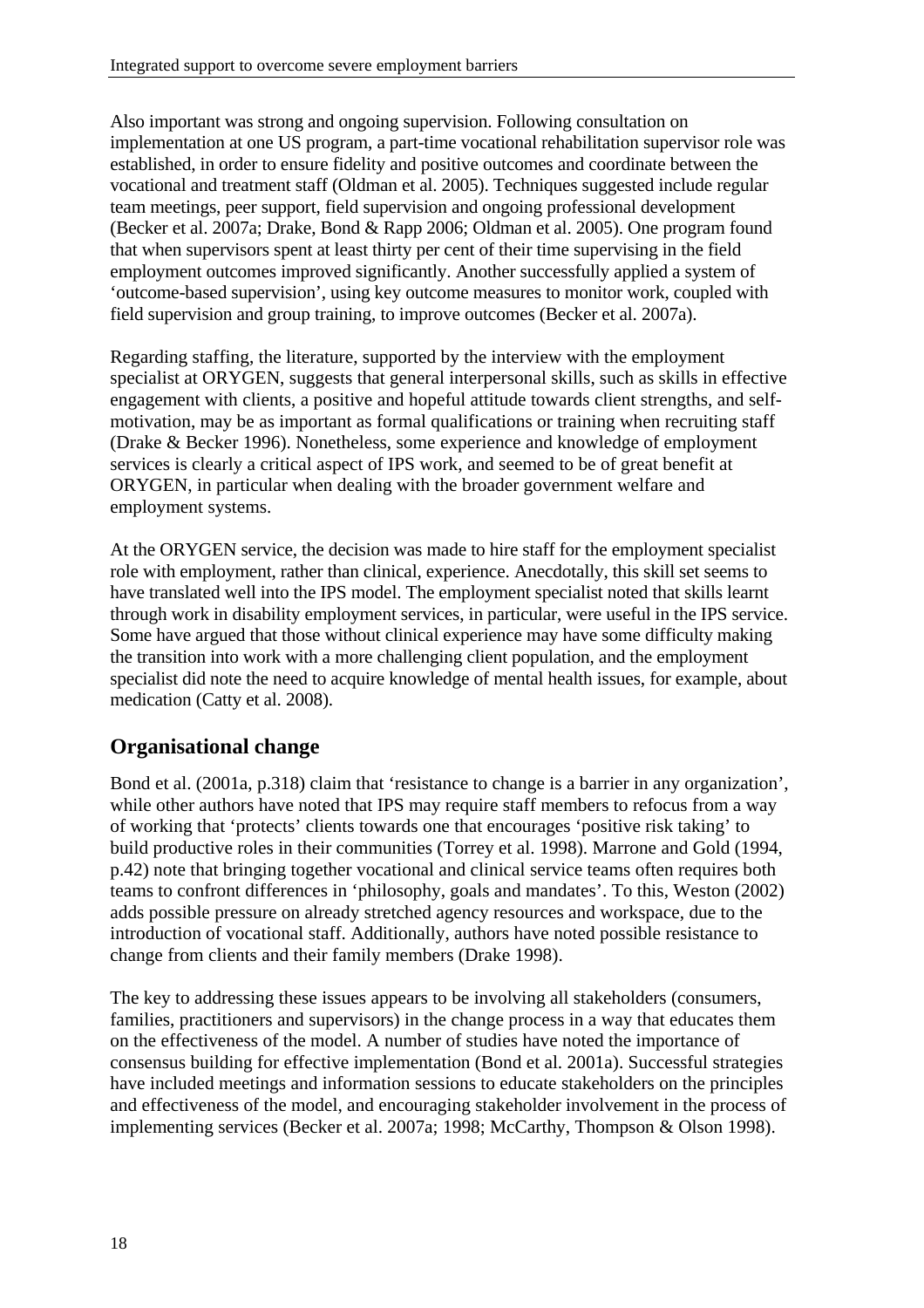The employment specialist at ORYGEN's IPS service noted some apprehension about the introduction of vocational services into the agency, as well as some cynicism regarding the effectiveness of the model. Nonetheless, she felt that once clinical staff began to see the practical benefits, and that IPS could be utilised as an engagement tool with clients, many of these apprehensions subsided. She felt that clients' and families' reactions to IPS were extremely positive, and that both groups seemed to welcome the goal-focused nature of the intervention, offering positive, concrete outcomes.

Logically, it seems that stakeholder resistance may be more problematic for CMHCs or day-centre and clubhouse programs, which are based on a strong community model, and where clients may be involved long-term and identify strongly with services. Nonetheless, the literature clearly demonstrates the value of attention to education and consensus building among stakeholders, and utilising stakeholder expertise in the structuring and implementation of services.

### **Welfare policy issues**

A number of researchers, including Waghorn and colleagues (2007), have noted that implementation of IPS has been hampered by the broader welfare context, in which there are disincentives to work or eligibility criteria that negatively impact access to services (see also van Erp et al. 2007). Fear of losing benefits and the 'benefits trap' have sometimes been identified as the key factor affecting competitive employment rates, as well as the move from part-time to full-time work and eventual economic self-sufficiency (Becker et al. 2007a; Bond 2004; Burns et al. 2007; Salyers et al. 2004). In general, these issues have been presented as surmountable, primarily through individualised benefits counselling (discussed above). Results from trials of IPS with benefits counselling have been promising, in some instances doubling employment rates (Becker et al. 2007a).

At ORYGEN the employment specialist felt that, in general, Centrelink staff and policies were reasonably supportive of the transition from welfare to work, although advocacy was sometimes necessary to retain or secure ancillary benefits, such as Health Care Cards. Overall welfare issues do not appear to represent a major barrier to implementation for the current project; however the importance of a strong knowledge of the welfare and employment systems for employment specialists is clear.

# **Conclusion**

The large body of evidence that has developed for IPS in the decades since its conception has established it as an evidence-based practice for those with mental health issues and other non-vocational barriers.

IPS and its underlying principles have a successful track record with an ever-widening range of clients—from origins in development and physical disability services to application with people with mental illness, and from there, through a series of successful trials, to a variety of populations in widely different communities and countries. Each of these contexts has distinctive physical, social and politico-economic features, to which the IPS model appears to have easily adapted.

Studies have demonstrated the efficacy of IPS for populations with mental health and other barriers to work, including substance misuse, homelessness, contact with the criminal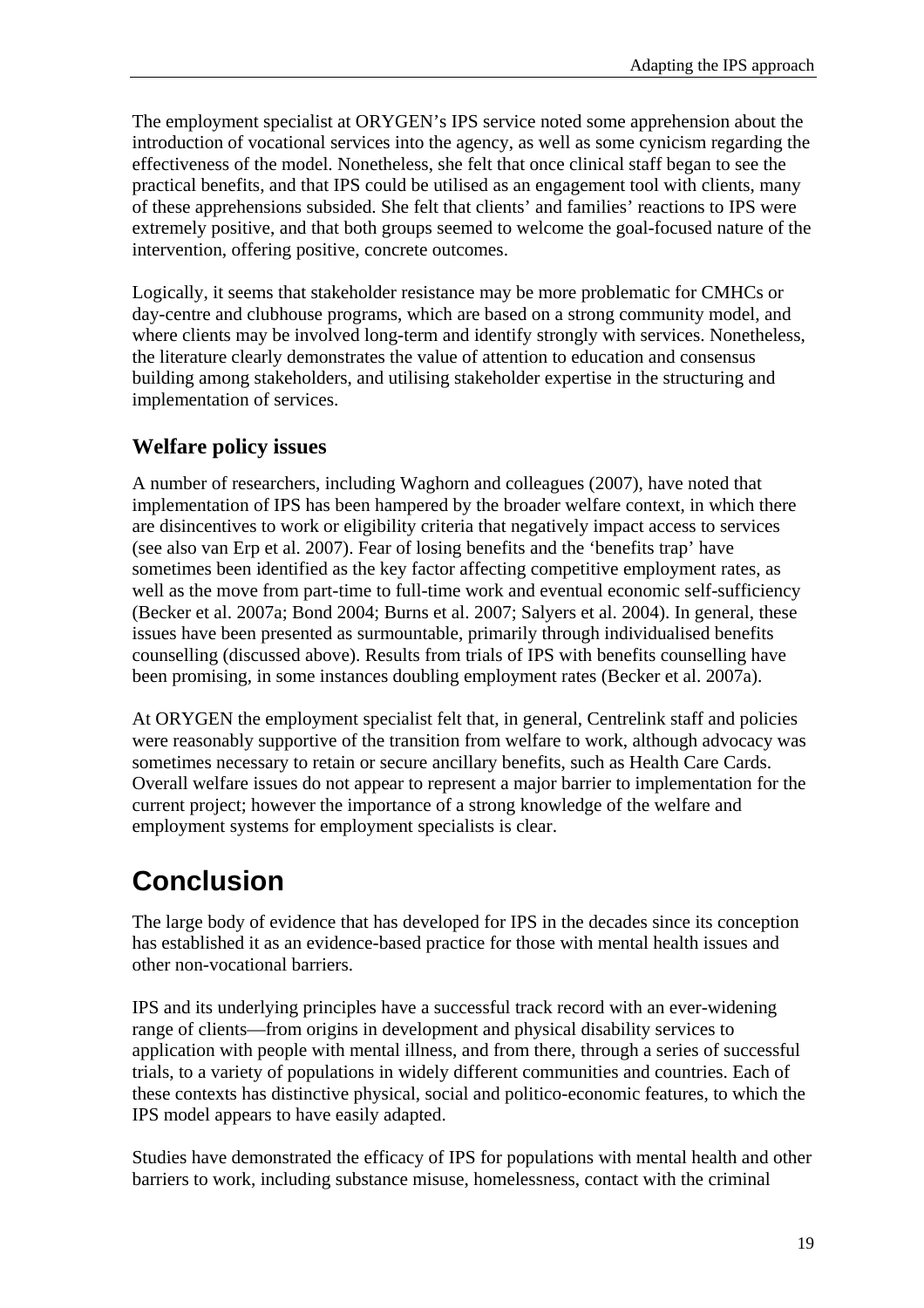justice system and other physical co-morbidities. This evidence supports the contention that IPS will be an effective intervention to improve employment outcomes for Australian job seekers facing multiple barriers to employment, at the very least greatly exceeding those of existing pre-vocational services.

Common barriers to implementation include training and retaining qualified staff, and resistance to change from stakeholders. These barriers have been successfully negotiated through education on the model, and by involving stakeholders in the implementation and structure of services. Staffing issues highlight the importance of adequate and intensive early training in the model, and ongoing supervision for employment specialists. It is likely that employment specialists could be recruited from those with previous experience in employment services, and particularly disability employment services, and from individuals with strong personal qualities and commitments consonant with the IPS model. Furthermore, the identified limitations of the model strongly support the adoption of at least some aspects of 'enhanced' models of IPS, particularly cognitive skills training and supported education.

IPS fits well with the goals both of the imminent reform of employment assistance services, and the federal government's commitment to enhancing social inclusion in Australia. The model is well suited to a flexible, individualised and outcome-based system of employment services, such as the one proposed. Evidence suggests that IPS is a costeffective intervention to improve employment specifically, and social inclusion more generally, by facilitating greater social connection, improved leisure activities, expanding relational networks, and reducing poverty.

Working towards greater social inclusion has been succinctly described as requiring 'joined-up solutions to joined-up problems'. Clearly the many mutually reinforcing barriers experienced by marginalised job seekers in Australia represent a serious 'joined up' problem. At the service delivery level, therefore, IPS is an innovative, evidence-based model of service integration that represents a promising 'joined up' solution to social exclusion for marginalised job seekers in Australia.

# **References**

Australian Government 2008, *Social inclusion*, Australian Government website dedicated to the social inclusion agenda, viewed October 16 2008, <http://www.socialinclusion.gov.au/default.htm>.

Becker, DR, Baker, SR, Carlson, L, Flint, L, Howell, R, Lindsay, S, Moore, M, Reeder, S & Drake, RE 2007a, 'Critical strategies for implementing supported employment', *Journal of Vocational Rehabilitation*, vol.27, no. 1, pp.13–20.

Becker, DR & Drake, RE 1994, 'Individual placement and support: a community mental health center approach to vocational rehabilitation', *Community Mental Health Journal*, vol.30, no. 2, pp.193–206.

Becker, DR, Drake, RE & Naughton, WJ 2005, 'Supported employment for people with co-occurring disorders.', *Psychiatric Rehabilitation Journal*, vol.28, no. 4, pp.332–8.

Becker, DR, Smith, J, Tanzman, B, Drake, RE & Tremblay, T 2001, 'Fidelity of supported employment programs and employment outcomes', *Psychiatric Services*, vol.52, no. 6, pp.834–6.

Becker, DR, Torrey, WC, Toscano, R, Wyzik, PF & Fox, TS 1998, 'Building recovery-oriented services: lessons from implementing individual placement and support (IPS) in community mental health centers', *Psychiatric Rehabilitation Journal*, vol.22, no. 1, pp.51–4.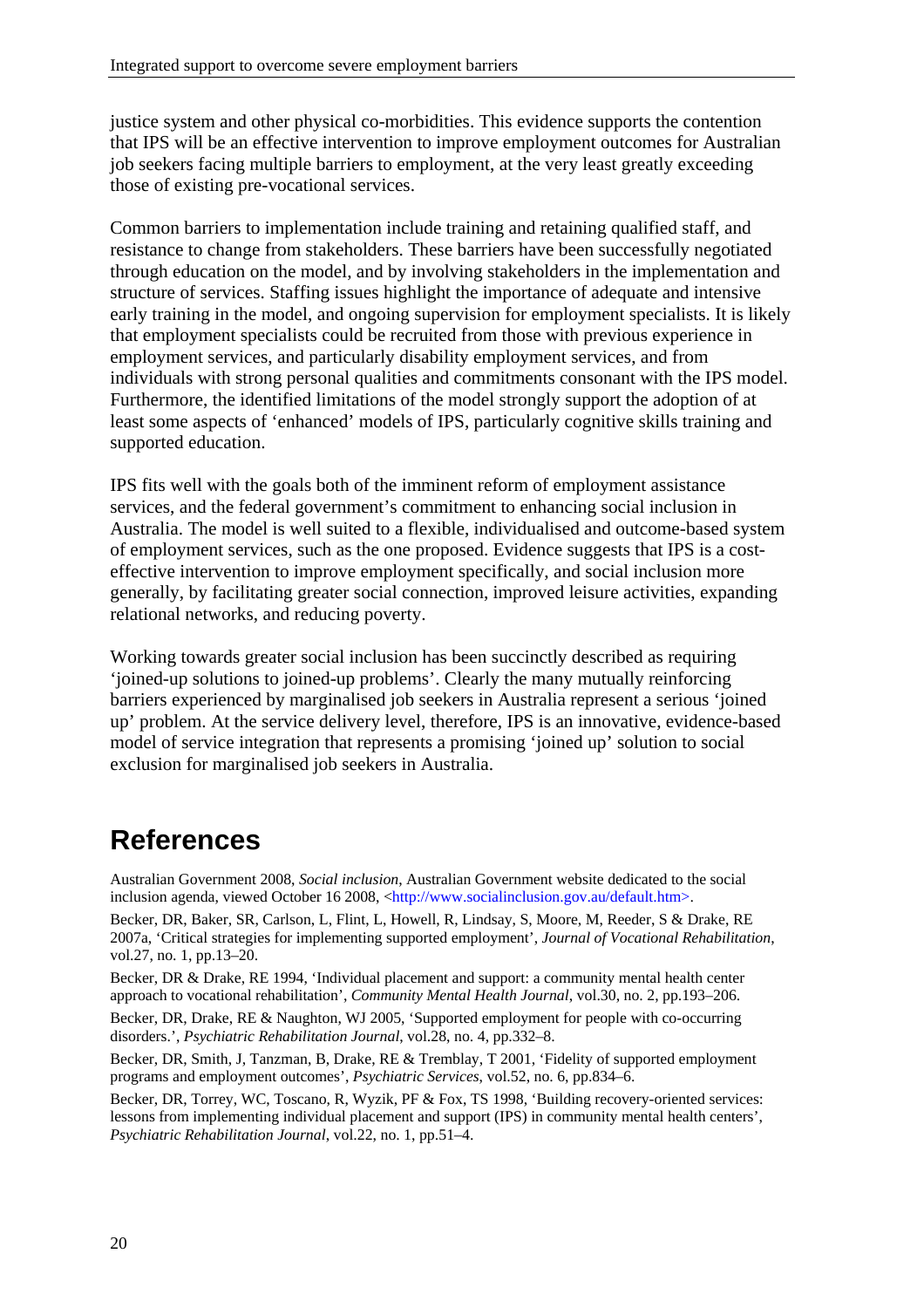Becker, DR, Whitley, R, Bailey, EL & Drake, RE 2007b, 'Long-term employment trajectories among participants with severe mental illness in supported employment', *Psychiatric Services*, vol.58, no. 7, pp.922–8.

Becker, DR, Xie, H, McHugo, G, Halliday, J & Martinez, R 2006, 'What predicts supported employment program outcomes?', *Community Mental Health Journal*, vol.42, no. 3, pp.303–13.

Blair, T 2006, *Tony Blair social exclusion speech 5th September 2006*, viewed 15 June 2008,  $\langle$ http://www.epolitix.com/latestnews/article-detail/newsarticle/tony-blair-social-exclusion-speech-in-full/>.

Bond, GR 2004, 'Supported employment: evidence for an evidence-based practice', *Psychiatric Rehabilitation Journal*, vol.27, no. 4, pp.345–59.

- 2008, 'An update on randomized controlled trials of evidence-based supported employment', *Psychiatric Rehabilitation Journal*, vol.31, no. 4, pp.280–90.

Bond, GR, Becker, DR, Drake, RE, Rapp, CA, Meisler, N, Lehman, AF, Bell, MD & Blyler, CR 2001a, 'Implementing supported employment as an evidence-based practice', *Psychiatric Services*, vol.52, no. 3, pp.313–22.

Bond, GR, Becker, DR, Drake, RE & Vogler, KM 1997, 'A fidelity scale for the individual placement and support model of supported employment.', *Rehabilitation Counseling Bulletin*, vol.40, no. 4, pp.265–84.

Bond, GR, Campbell, K, Evans, LJ, Gervey, R, Pascaris, A, Tice, S, Del Bene, D & Revell, G 2002, 'A scale to measure quality of supported employment for persons with severe mental illness', *Journal of Vocational Rehabilitation*, vol.17, no. 4, pp.239–50.

Bond, GR, Resnick, SG, Drake, RE, Xie, H, McHugo, GJ & Bebout, RR 2001b, 'Does competitive employment improve nonvocational outcomes for people with severe mental illness?', *Journal of Consulting and Clinical Psychology*, vol.69, no. 3, pp.489–501.

Brotherhood of St Laurence 2008, *Sustainable outcomes for disadvantaged job seekers: submission to the Australian Government on the future of employment assistance*, viewed 15 June 2008, <http://www.bsl.org.au/pdfs/BSL\_subm\_Employment\_assistance\_2008.pdf>.

Burns, T, Catty, J, Becker, T, Drake, RE, Fioritti, A, Knapp, M, Lauber, C, Rössler, W, Tomov, T, van Busschbach, J, White, S & Wiersma, D 2007, 'The effectiveness of supported employment for people with severe mental illness: a randomised controlled trial', *The Lancet*, vol.370, no. 9593, pp.1146–52.

Campbell, K, Bond, GR, Gervey, R, Pascaris, A, Tice, S & Revell, G 2007, 'Does type of provider organization affect fidelity to evidence-based supported employment?', *Journal of Vocational Rehabilitation*, vol.27, no. 1, pp.3–11.

Catty, J, Lissouba, P, White, S, Becker, T, Drake, RE, Angelo Fioritti, Knapp, M, Lauber, C, Rössler, W, Tomov, T, van Busschbach, J, Wiersma, D & Burns, T 2008, 'Predictors of employment for people with severe mental illness: results of an international six-centre randomised controlled trial', *The British Journal of Psychiatry*, vol.192, no. 3, pp.224–31.

Chalamat, M, Mihalopoulos, C, Carter, R & Vos, T 2005, 'Assessing cost-effectiveness in mental health: vocational rehabilitation for schizophrenia and related conditions', *Australian and New Zealand Journal of Psychiatry*, vol.39, no. 8, pp.693–700.

Clark, RE 1998, 'Supported employment and managed care: can they coexist?', *Psychiatric Rehabilitation Journal*, vol.22, no. 1, pp.62–8.

Clark, RE, Bush, PW, Becker, DR & Drake, RE 1996, 'A cost-effectiveness comparison of supported employment and rehabilitative day treatment', *Administration and Policy in Mental Health and Mental Health Services Research*, vol.24, no. 1, pp.63–77.

Commonwealth of Australia 2008, *The future of employment services in Australia: a discussion paper*, Commonwealth of Australia, Canberra.

Cook, JA 2007, *Executive summary of the findings from the Employment Intervention Demonstration Program*, Department of Psychiatry, University of Illinois, Chicago.

Cook, JA, Pickett-Schenk, SA, Grey, D, Banghart, M, Rosenheck, RA & Randolph, F 2001, 'Vocational outcomes among formerly homeless persons with severe mental illness in the ACCESS program', *Psychiatric Services*, vol.52, no. 8, pp.1075–80.

Cook, JA, Razzano, LA, Burke-Miller, JK, Blyler, CR, Leff, HS, Mueser, KT, Gold, PB, Goldberg, RW, Shafer, MS, Onken, SJ, McFarlane, WR, Donegan, K, Carey, MA, Kaufmann, C & Grey, DD 2007, 'Effects of co-occurring disorders on employment outcomes in a multisite randomized study of supported employment for people with severe mental illness', *Journal of Rehabilitation Research and Development*, vol.44, no. 6, pp.837–50.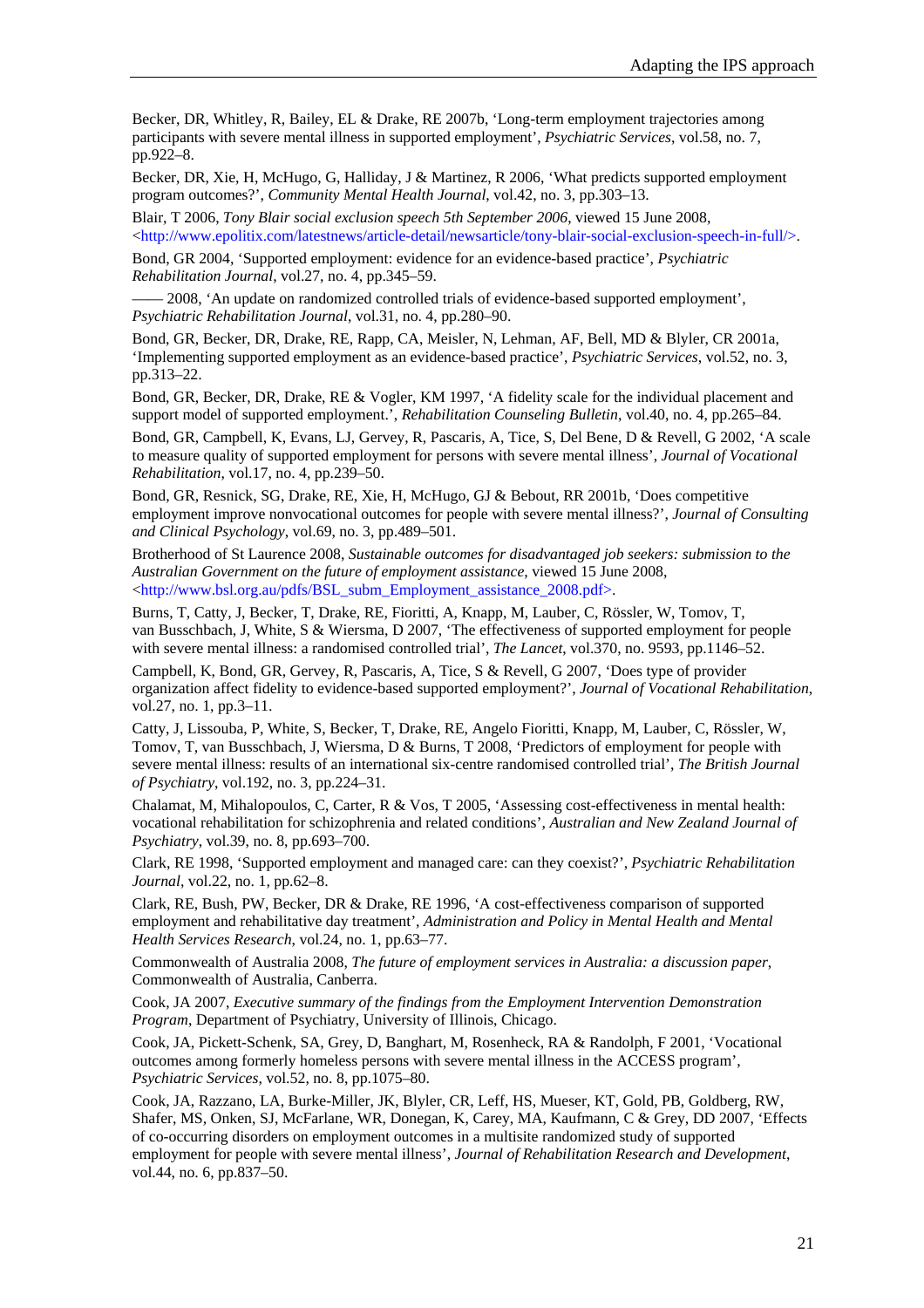Crowther, R, Marshall, M, Bond, GR & Huxley, P 2001a, 'Helping people with severe mental illness to obtain work: systematic review', *BMJ*, vol.322, no. 7280, pp.204–8.

—— 2001b, 'Vocational rehabilitation for people with severe mental illness', *Cochrane Database of Systematic Reviews* no. 2.

Dartmouth Psychiatric Research Center (DPRC) 2008a, *Evidence based supported employment fidelity review manual*, Dartmouth Psychiatric Research Center, Lebanon, USA.

—— 2008b, *Supported employment fidelity scale*, Dartmouth Psychiatric Research Center, Lebanon, USA. Department of Education Employment and Workplace Relations (DEEWR) 2008a, *The future of employment services in Australia: a discussion paper*, DEEWR, Canberra, viewed 15 June 2008, <http://www.workplace.gov.au/NR/rdonlyres/002400C9-E034-4C88-90D1- ABB7F3C590EF/0/DiscussionPaperWEB.pdf>.

—— 2008b, *National mental health and disability employment strategy: discussion paper*, DEEWR, Canberra, viewed 15 June 2008, <http://www.workplace.gov.au/NR/rdonlyres/F6FC6261-54C2-4238-A22B-EF57F2206C06/0/NationalMentalHealthandDisabilityEmploymentStrategyDiscussionPaper.pdf>.

Dixon, L, Clark, R, Bebout, R, Drake, R, McHugo, G & Becker, D 2002, 'Cost-effectiveness of two vocational rehabilitation programs for persons with severe mental illness', *Psychiatric Services*, vol.53, no. 9, pp.1118–24.

Drake, RE 1998, 'A brief history of the individual placement and support model', *Psychiatric Rehabilitation Journal*, vol.22, no. 1, pp.3–7.

—— 2008, *The future of supported employment*, speech given to the Sainsbury Centre for Mental Health, London, viewed 3 June 2008,

<http://www.scmh.org.uk/pdfs/BobDrake\_FutureOfSupportedEmployment\_Transcript.pdf>.

Drake, RE & Becker, DR 1996, 'The individual placement and support model of supported employment', *Psychiatric Services*, vol.47, no. 5, pp.473–5.

Drake, RE, Becker, DR, Biesanz, JC, Torrey, WC, McHugo, GJ & Wyzik, PF 1994, 'Rehabilitative day treatment vs. supported employment: I. Vocational outcomes ', *Community Mental Health Journal*, vol.30, no. 5, pp.519–32.

Drake, RE, Becker, DR, Bond, GR & Mueser, KT 2003, 'A process analysis of integrated and non-integrated approaches to supported employment', *Journal of Vocational Rehabilitation*, vol.18, no.1, pp.51–8.

Drake, RE, Becker, DR, Clark, RE & Mueser, KT 1999a, 'Research on the individual placement and support model of supported employment', *Psychiatric Quarterly*, vol.70, no. 4, pp.289–301.

Drake, RE, Bond, GR & Rapp, C 2006, 'Explaining the variance within supported employment programs: comment on what predicts supported employment outcomes?', *Community Mental Health Journal*, vol.42, no. 3, pp.315–18.

Drake, RE, McHugo, GJ, Bebout, RR, Becker, DR, Harris, M, Bond, GR & Quimby, E 1999b, 'A randomized clinical trial of supported employment for inner-city patients with severe mental disorders', *Archive of General Psychiatry*, vol.56, no. 7, pp.627–33.

Drake, RE, McHugo, GJ, Becker, DR, Anthony, WA & Clark, RE 1996, 'The New Hampshire study of supported employment for people with severe mental illness', *Journal of Consulting and Clinical Psychology*, vol.64, no. 2, pp.391–9.

Evans, J & Repper, J 2000, 'Employment, social inclusion and mental health', *Journal of Psychiatric and Mental Health Nursing*, vol.7, no. 1, pp.15–24.

Gillard, J 2007, *The economics of social inclusion*, address to The Sydney Institute, 12 July, viewed 20 January 2009 <http://www.alp.org.au/download/now/julia\_gillard\_speech\_social\_inclusion.pdf>,

Gillard, J & Wong, P 2007, *An Australian social inclusion agenda*, Australian Labour Party, Canberra.

Gold, PB, Meisler, N, Santos, AB, Carnemolla, MA, Williams, OH & Keleher, J 2006, 'Randomized trial of supported employment integrated with assertive community treatment for rural adults with severe mental illness', *Schizophrenia Bulletin*, vol.32, no. 2, pp.378–95.

Gowdy, EL, Carlson, LS & Rapp, CA 2003, 'Practices differentiating high-performing from low-performing supported employment programs', *Psychiatric Rehabilitation Journal*, vol.26, no. 3, pp.232–39.

Henry, AD, Lucca, AM, Banks, S, Simon, L & Page, S 2004, 'Inpatient hospitalizations and emergency service visits among participants in an Individual Placement and Support (IPS) model program', *Mental Health Services Research*, vol.6, no. 4, pp.227–37.

Johannesen, J, McGrew, J, Griss, M & Born, D 2007, 'Perception of illness as a barrier to work in consumers of supported employment services', *Journal of Vocational Rehabilitation*, vol.27, no.1, pp.39–47.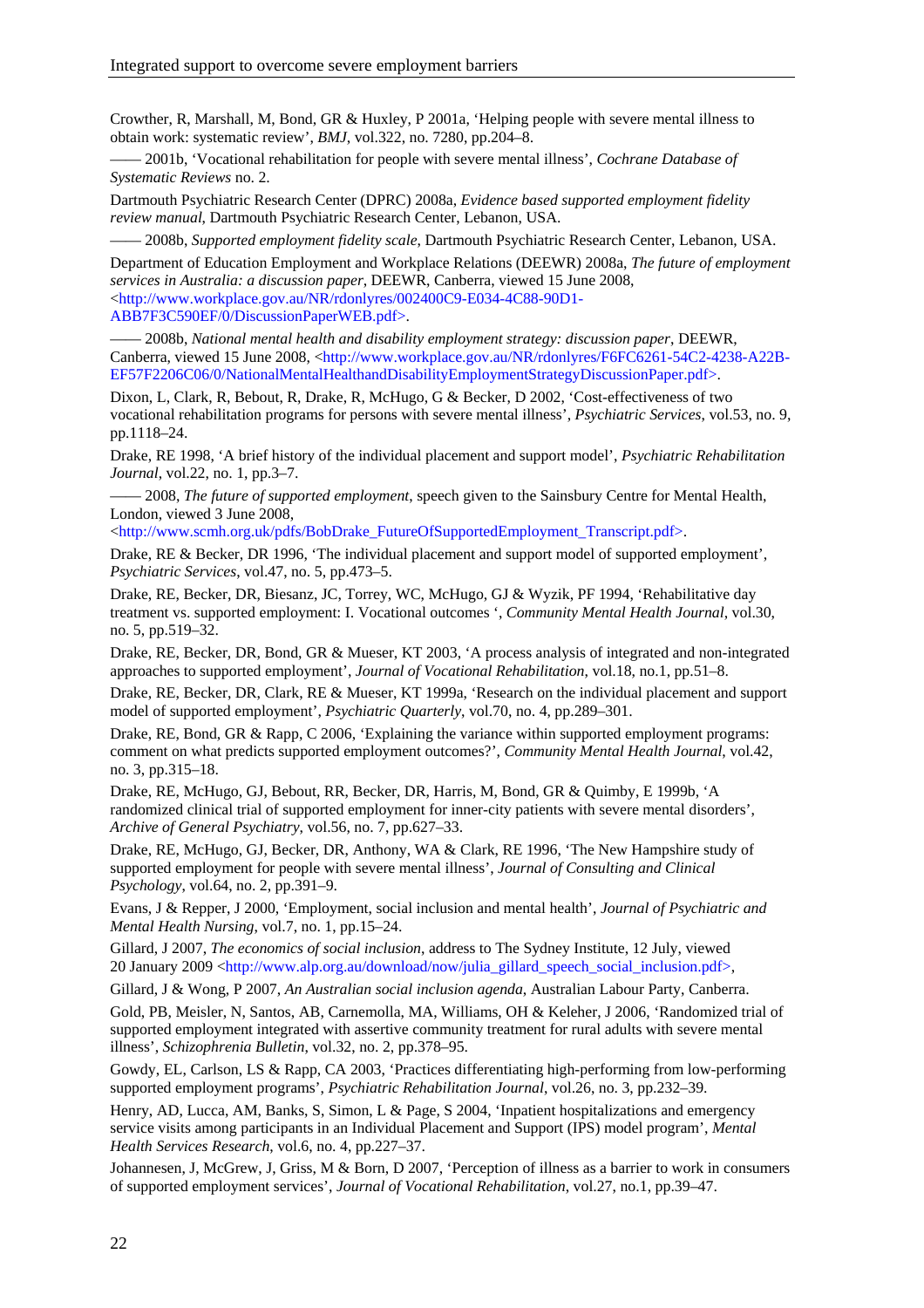Killackey, E, Jackson, H & McGorry, PD 2007, *Results of the first Australian randomised controlled trial of individual placement and support in first episode psychosis*, ORYGEN Research Centre, University of Melbourne.

Kubek, PM, Boyle, PE, Yanchar, G & Swanson, S 2007, *Supported employment the evidence-based practice: an overview*, Case Western Reserve University, Cleveland, Ohio.

Latimer, E 2005, 'Economic considerations associated with assertive community treatment and supported employment for people with severe mental illness', *Journal of Psychiatry and Neuroscience*, vol.30, no. 5, pp.355–9.

Latimer, EA 2001, 'Economic impacts of supported employment for persons with severe mental illness', *Canadian Journal of Psychiatry*, vol.46, no. 6, pp.496–505.

Latimer, EA, Bush, PW, Becker, DR, Drake, RE & Bond, GR 2004, 'The cost of high-fidelity supported employment programs for people with severe mental illness', *Psychiatric Services*, vol.55, no. 4, pp.401–6.

Latimer, EA, Lecomte, T, Becker, DR, Duclos, I, Piat, M, Lahaie, N, St-Pierre, M-S, Therrien, C & Xie, H 2006, 'Generalisability of the individual placement and support model of supported employment: results of a Canadian randomised controlled trial', *British Journal of Psychiatry* vol.189, no. 1, pp.65–73.

Leff, HS, Cook, JA, Gold, PB, Toprac, M, Blyler, C, Goldberg, RW, McFarlane, W, Shafer, M, Allen, IE, Camacho-Gonsalves, T & Raab, B 2005, 'Effects of job development and job support on competitive employment of persons with severe mental illness', *Psychiatric Services*, vol.56, no. 10, pp.1237–44.

Lehman, AF, Goldberg, R, Dixon, LB, McNary, S, Postrado, L, Hackman, A & McDonnell, K 2002, 'Improving employment outcomes for persons with severe mental illnesses', *Archive of General Psychiatry*, vol.59, no. 2, pp.165–72.

Macias, C, Rodican, CF, Hargreaves, WA, Jones, DR, Barreira, PJ & Wang, Q 2006, 'Supported employment outcomes of a randomized controlled trial of ACT and clubhouse models', *Psychiatric Services*, vol.57, no. 10, pp.1406–15.

Marrone, J & Gold, M 1994, 'Supported employment for people with mental illness: myths and facts', *Journal of Rehabilitation*, vol.60, no. 4, pp.38–47.

McGurk, SR, Mueser, KT, Feldman, K, Wolfe, R & Pascaris, A 2007, 'Cognitive training for supported employment: 2–3 year outcomes of a randomized controlled trial', *American Journal of Psychiatry*, vol.164, no. 62, pp.437–41.

Moll, S, Huff, J & Detwiler, L 2003, 'Supported employment: evidence for a best practice model for psychosocial rehabilitation', *The Canadian Journal of Occupational Therapy*, vol.70, no. 5, pp.298–310.

Mueser, KT, Becker, DR & Wolfe, R 2001, 'Supported employment, job preferences, job tenure and satisfaction', *Journal of Mental Health*, vol.10, no. 4, pp.411–17.

Mueser, KT, Clark, RE, Haines, M, Drake, RE, McHugo, GJ, Essock, SM, Bond, GR, Becker, DR, Wolfe, R & Swain, K 2004, 'The Hartford study of supported employment for persons with severe mental illness', *Journal of Consulting & Clinical Psychology*, vol.72, no. 3, pp.479–90.

Murphy, AA, Mullen, MG & Spagnolo, AB 2004, 'Enhancing Individual Placement and Support: promoting job tenure by integrating natural supports and supported education', *American Journal of Psychiatric Rehabilitation*, vol.8, no. 1, pp.37–61

O'Connor, B (Minister for Employment Participation) 2008, *New strategy to get people with disability or mental illness into work*, media release, 15 February, viewed 15 June 2008,

 $\text{th}(t)$ ://www.brendanoconnor.com.au/news-&-media-releases/ministerial-media-releases/new-strategy-toget-people-with-disability-or-mental-illness-into-work>.

Oldman, J, Thomson, L, Calsaferri, K, Luke, A & Bond, GR 2005, 'A Case report of the conversion of sheltered employment to evidence-based supported employment in Canada', *Psychiatric Services*, vol.56, no. 11, pp.1436–40.

Pavetti, L, Strong, D, Bajaj, R, Jacobson, J, Lloyd, C, Nagotshi, C, Rosso, R & Stieglitz, A 2001, *Workbased strategies for hard-to-employ TANF recipients: a preliminary assessment of program models and dimensions*, Mathematica Policy Research, Inc., Washington DC.

Perkins, D 2007, *Making it work: promoting participation of job seekers with multiple barriers through the Personal Support Programme*, Brotherhood of St Laurence, Fitzroy, Vic.

—— 2008, 'Improving employment participation for welfare recipients facing personal barriers', *Social Policy and Society*, vol.7, no. 1, pp.13-26.